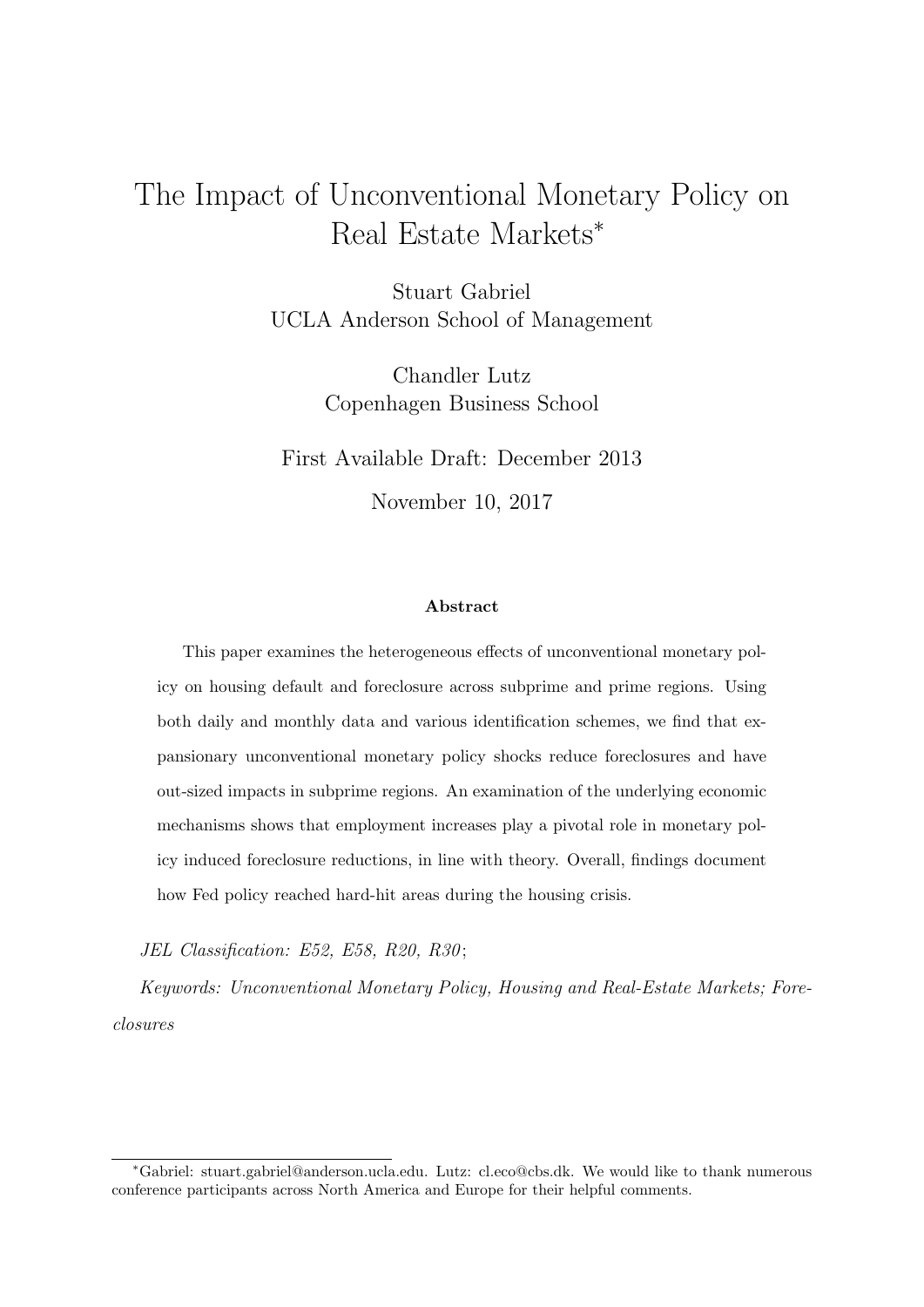### 1 Introduction

During the 2000s meltdown of housing and the global economy, the Federal Reserve employed unconventional policy tools under exigent financial circumstances to stem the crisis, calm markets, and sustain economic activity. Those tools included large-scale Federal Reserve purchases of GSE securities (Fannie Mae and Freddie Mac) in a direct targeting of the ailing housing sector. In response to the crisis, Fed holdings of GSE mortgage-backed securities (MBS) and debt increased by over 1.5 trillion dollars, repre-senting approximately three-quarters of the growth in the Fed's balance sheet.<sup>[1](#page-1-0)</sup> Hence, a considerable portion of the recent Federal Reserve unconventional asset purchases comprised direct housing market stimulus. Yet while unconventional policies had a large and immediate impact on other asset markets, in the wake of crisis period disarray in housing finance uncertainty abounded as to the housing benefits of the Fed's policy innovations.[2](#page-1-1)

This paper further considers the impact of unconventional monetary policy by analyzing its effects on arguably the most important sector for Fed crisis management: Housing and real estate.[3](#page-1-2) Real estate assets constitute the largest portion of aggregate wealth [\(Tracy and Schneider,](#page-25-0) [2001\)](#page-25-0) and Fed officials listed "depressed" or "weak" local housing markets as a key debilitating growth factor during the crisis.<sup>[4](#page-1-3)</sup> Hence, the evaluation of the linkages between unconventional monetary policy and housing is crucial to understanding the efficacy of monetary policy, monetary policy heterogeneity, and the policy transmission mechanism.

Typically, researchers focus on the impact of the Fed's unconventional policies on housing markets through the so-called "refinancing channel," where a decline in bond

<span id="page-1-0"></span><sup>&</sup>lt;sup>1</sup>Estimates from November 2008, when the Fed first began its unconventional monetary stimulus, to December 2013. Federal Reserve Bank of St. Louis FRED series ID numbers MBST, FEDDT, and WALCL.

<span id="page-1-1"></span><sup>&</sup>lt;sup>2</sup>As late as August 2012, nearly four years after the Fed first initiated its unconventional monetary policy stimulus, Fed officials labeled the housing market as "depressed" and suggested that it was a major factor limiting economic growth. FOMC minutes, July 31 - August 1, 2012. For other studies that consider the effects of unconventional monetary policy in equity and bond markets, see [Rogers et al.](#page-25-1)  $(2014)$  and Gilchrist and Zakrajšek  $(2013)$ . For other studies of the effects of unconventional monetary policy on housing markets, see [Hancock and Passmore](#page-24-1) [\(2011\)](#page-24-1), [Hedlund et al.](#page-24-2) [\(2016\)](#page-24-2), and [Beraja et al.](#page-24-3) [\(2017\)](#page-24-3).

<span id="page-1-2"></span><sup>&</sup>lt;sup>3</sup>See, for example, Ed Leamer, "Housing Is the Business Cycle." September 1, 2007. *Jackson Hole.* Leamer contends that housing is the key leading indicator of economic activity

<span id="page-1-3"></span><sup>4</sup>FOMC minutes: http://www.federalreserve.gov/monetarypolicy/fomccalendars.htm.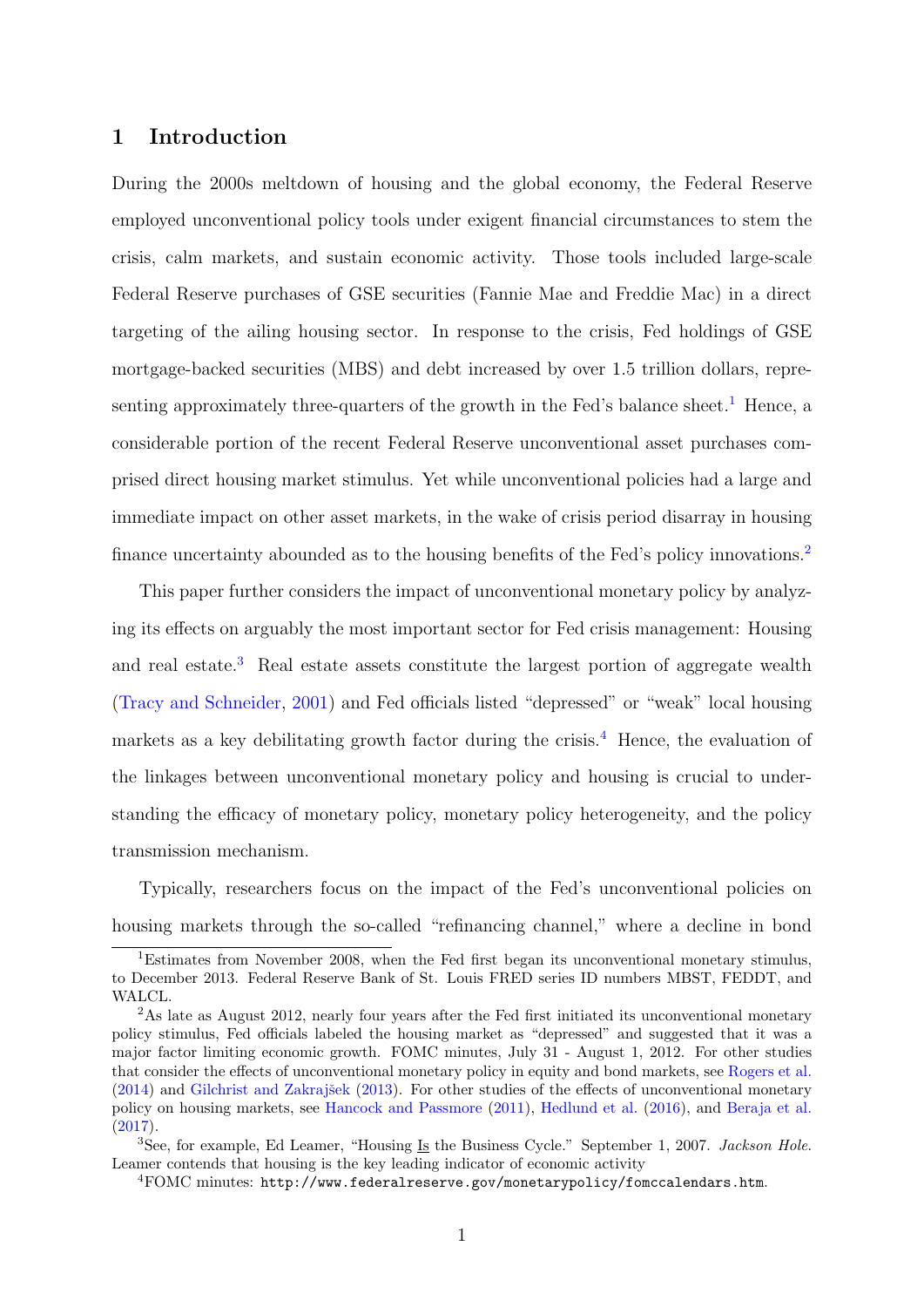yields lowers mortgage rates and subsequently encourages household refinance.<sup>[5](#page-2-0)</sup> Yet the hardest-hit areas during the Great Recession were subprime regions, areas where borrowers with non-standard mortgages experienced large house price declines [\(Mian](#page-25-2) [and Sufi,](#page-25-2) [2009,](#page-25-2) [2014\)](#page-25-3). Thus by the time that the Fed implemented its unconventional monetary stimulus in November 2008, most borrowers in subprime areas were underwater (had negative home equity) and cutoff from typical refinancing markets [\(Mian et al.,](#page-25-4) [2013\)](#page-25-4). These factors left the refinancing channel impotent in the exact areas in the most need of economic stimulus. Indeed, figure [1](#page-28-0) plots the number of refinances per 10,000 homes from the Fannie Mae Loan Performance Dataset across subprime (blue-solid line) and prime (red-dashed line) counties.<sup>[6](#page-2-1)</sup> Before the crisis, refinancing rates were nearly identical across prime and subprime counties. This is seen in the differences in refinances between subprime and prime counties, the green line, which hovers around zero until 2008.[7](#page-2-2) Then once the crisis hit and the Fed implemented its unconventional monetary stimulus, refinances spiked in prime counties spiked, indicating that many borrowers in prime counties successfully refinanced to lower interest rates. In contrast, refinances in subprime counties moved comparatively little as households in subprime counties had limited access to refinancing markets. Moreover, subprime regions accounted for the vast majority employment losses during the Great Recession due to house price declines and foreclosure. These losses were concentrated in non-tradable industries [\(Mian](#page-25-3) [and Sufi,](#page-25-3) [2014\)](#page-25-3), limiting refinancing channel spillover possibilities from non-subprime regions. Hence in order for the Fed to aid distressed housing markets, the transmission of its policies needed to extend beyond the typical refinancing channel. In this paper we consider an alternative avenue for policy efficacy: housing default and foreclosure.

<span id="page-2-0"></span>To measure the effects of unconventional monetary policy on housing defaults, we

<sup>5</sup>Lower interest rates can also aid buyers. For examples of research on the refinancing channel, see [Maggio et al.](#page-25-5) [\(2016\)](#page-25-5); [Beraja et al.](#page-24-3) [\(2017\)](#page-24-3).

<span id="page-2-1"></span> $6$ We define subprime counties as those in the top quintile of subprime issuance in 2005. Prime counties are in the bottom quintile of subprime issuance in 2005. We discuss the data used to make this plot below in section [3.](#page-7-0)

<span id="page-2-2"></span><sup>7</sup>Note that the Fannie Mae data does not include non-conforming refinances and therefore is not indicitive of total refinancing volume during the pre-crisis period. Yet during the crisis, the private market for non-standard refinances largely dried up, making the Fannie data representative of refinancing volume during the crisis period.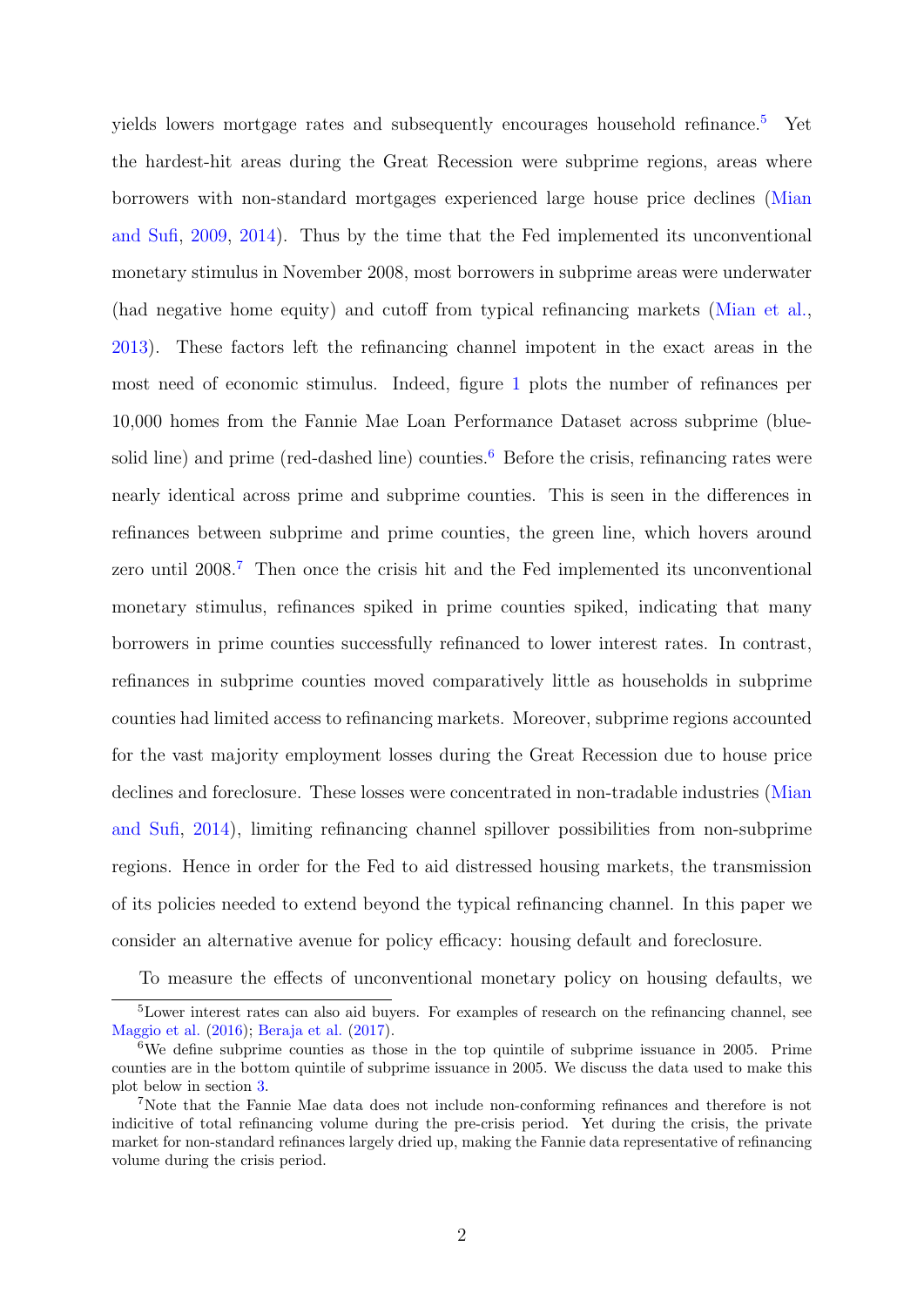employ various vector autoregression models using both high frequency daily data and monthly data. First, we combine daily financial and housing data with a structural factoraugmented vector autoregression (FAVAR) model to analyze the impact of the Fed's recent actions on housing. The use of the FAVAR framework allows us to consider a large number of daily time series; this yields a more accurate measurement of monetary policy shocks and reduces the potential for omitted variable bias often found in standard VARs. We identify unconventional policy shocks by assuming that the variance of structural monetary shocks is heteroskedastic across monetary policy event and non-event days.[8](#page-3-0) Intuitively, this assumption asserts that news regarding monetary policy surfaces in a lumpy manner.

We first find that expansionary unconventional monetary policy shocks are associated with reductions in a key housing market interest rate, Fannie Mae MBS yields. This evidence is congruent with the aforementioned refinancing channel. Yet more importantly, our results also show that a surprise unconventional monetary easing lowers the costs of credit default swaps on subprime mortgage-backed securities as measured by the ABX index, a key proxy for subprime housing default during the crisis.<sup>[9](#page-3-1)</sup> Intuitively, a surprise unconventional monetary easing lowers financial market participants' expectations of subsequent housing default and foreclosure for subprime borrowers. This finding has important implications for the efficacy of Fed policy. As the effects of the refinancing channel were limited in the most crisis ridden areas, a key avenue for Fed policies to buttress ailing subprime markets was through a reduction in foreclosures. This is what we find in our structural VAR model, implying that the Fed's unconventional actions limited foreclosures in the areas suffering from the largest house price declines and substantial unemployment. Indeed, the underlying mortgages that constitute the ABX indices were largely issued in highly concentrated subprime regions and thus highlight the potential for unconventional monetary policy to reach areas important for crisis recovery.

<span id="page-3-0"></span>Next, we examine the mechanisms through which unconventional monetary policy

<sup>8</sup>See [Rigobon](#page-25-6) [\(2003\)](#page-25-6), [Rigobon and Sack](#page-25-7) [\(2003,](#page-25-7) [2004,](#page-25-8) [2005\)](#page-25-9), and [Wright](#page-26-0) [\(2012\)](#page-26-0). For other applica-tions, see [Rogers et al.](#page-25-1)  $(2014)$  and Gilchrist and Zakrajšek  $(2013)$ .

<span id="page-3-1"></span><sup>&</sup>lt;sup>9</sup>The Wall Street Journal. June 21, 2007. "Index With Odd Name Has Wall Street Glued; Morning ABX.HE Dose."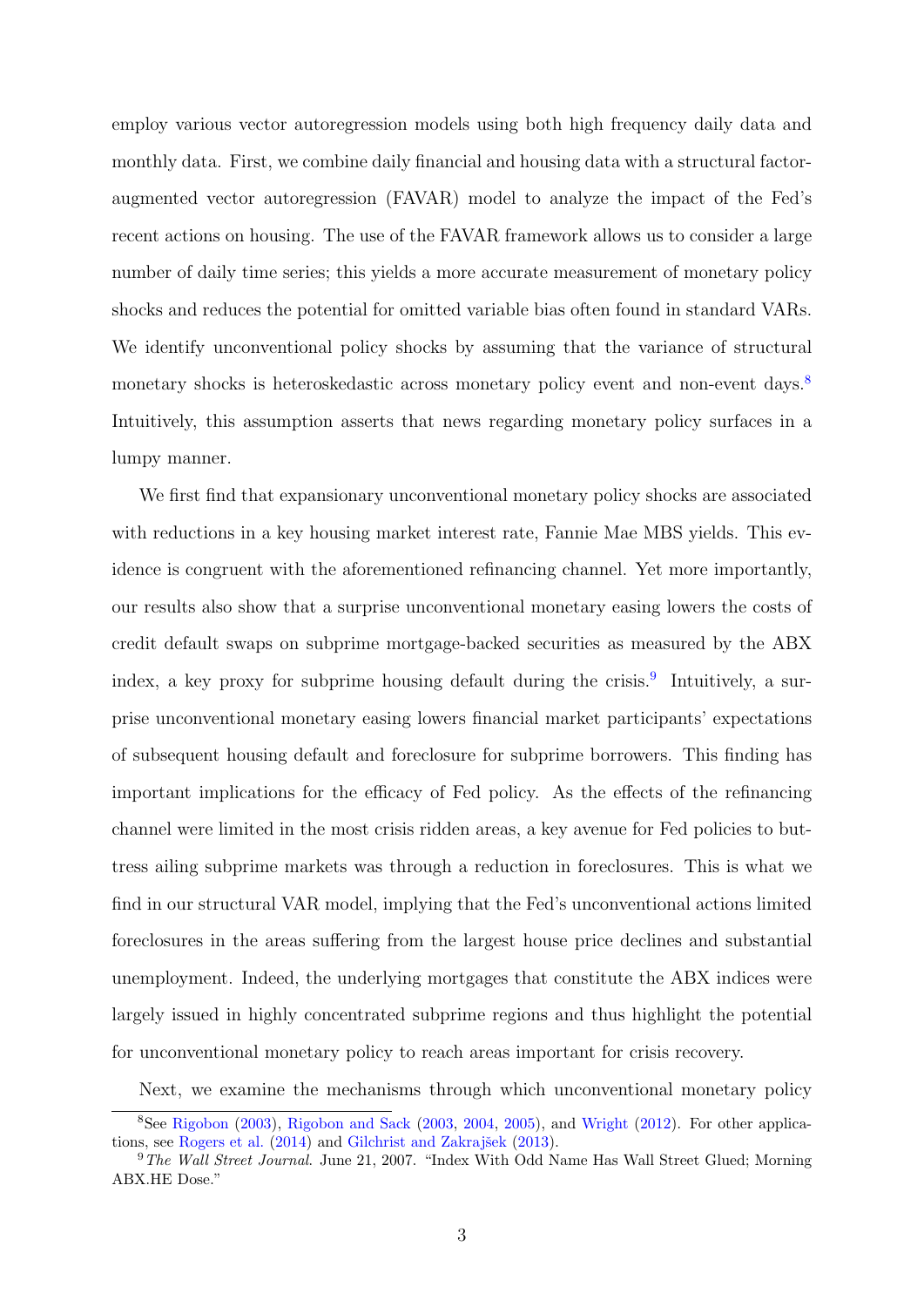can reduce housing defaults in subprime regions. Our exploration is guided by previous theoretical and empirical research. In particular, [Foote et al.](#page-24-4) [\(2008\)](#page-24-4) provide a theory of mortgage default whereby a household only defaults if faced with the "double trigger" of both negative equity and an adverse employment shock.<sup>[10](#page-4-0)</sup> If a homeowner with positive equity faces an adverse shock, he can simply sell the home are reap any profits. Thus a homeowner is only in danger of default if home equity is negative. Further theory and empirical evidence suggests that households do not typically default if they are under-water and do not face a negative income shock.<sup>[11](#page-4-1)</sup> Together, this line of research provides an avenue through which unconventional monetary policy may mitigate defaults in subprime areas: Through (1) an increase in house prices or (2) employment gains. A cursory exploration of house price data suggests which of these avenues are more likely. Figure [2](#page-29-0) shows the house price indices for Las Vegas, Phoenix, and Riverside-San Bernardino, areas at the epicenter of the subprime boom in California and the Southwest from 2002Q1 to 2016Q4. The black-dashed vertical line in the plot signifies the Fed's announcement of QE1 in 2008Q4. Clearly, with house prices in these areas plunging over 40 percent from their peak to 2008Q4, and noting that the a substantial portion of mortgages in these areas were issued at the height of the boom, Fed policies would have to contribute to an increase in house prices of approximately 66 percent for buyers at the peak of the boom to no longer face negative equity.<sup>[12](#page-4-2)</sup> Obviously, this is an unlikely possibility especially within a short time frame following the crisis. On the other hand, [Gyourko and Tracy](#page-24-5) [\(2014\)](#page-24-5) find that even small aggregate employment changes can have large effects on in-dividual probabilities of default.<sup>[13](#page-4-3)</sup> Thus, even small employment increases due to Fed policies would lead to a reduction in housing defaults in subprime areas. This is what we

<span id="page-4-0"></span><sup>10</sup>Obviously, other shocks to the household, such as divorce or health shocks, can also trigger default if the household faces negative equity.

<span id="page-4-1"></span><sup>&</sup>lt;sup>11</sup>There are a number of papers that examine the household strategic mortgage default for purposes of gaining access to mortgage modifications. See for example [Mayer et al.](#page-25-10) [\(2014\)](#page-25-10). However, the announcements of these programs are separate exogenous shocks and do not affect our results here.

<span id="page-4-2"></span><sup>&</sup>lt;sup>12</sup>Specifically for the case of Riverside, the value of the house price index at the peak of the boom in 2006Q4 was 227.70 and fell to 131.17 by 2008Q4, a reduction of 42.4 percent. Thus, for the Riverside house price index to get back to its peak value of 227.70 house prices would have had to increase by 74.0 percent. For further analyses on the causes and lead up to the crisis see [Mayer et al.](#page-25-11) [\(2009\)](#page-25-11) and [Chauvet](#page-24-6) [et al.](#page-24-6) [\(2016\)](#page-24-6).

<span id="page-4-3"></span><sup>&</sup>lt;sup>13</sup>See also [Kelly and McCann](#page-25-12) [\(2016\)](#page-25-12).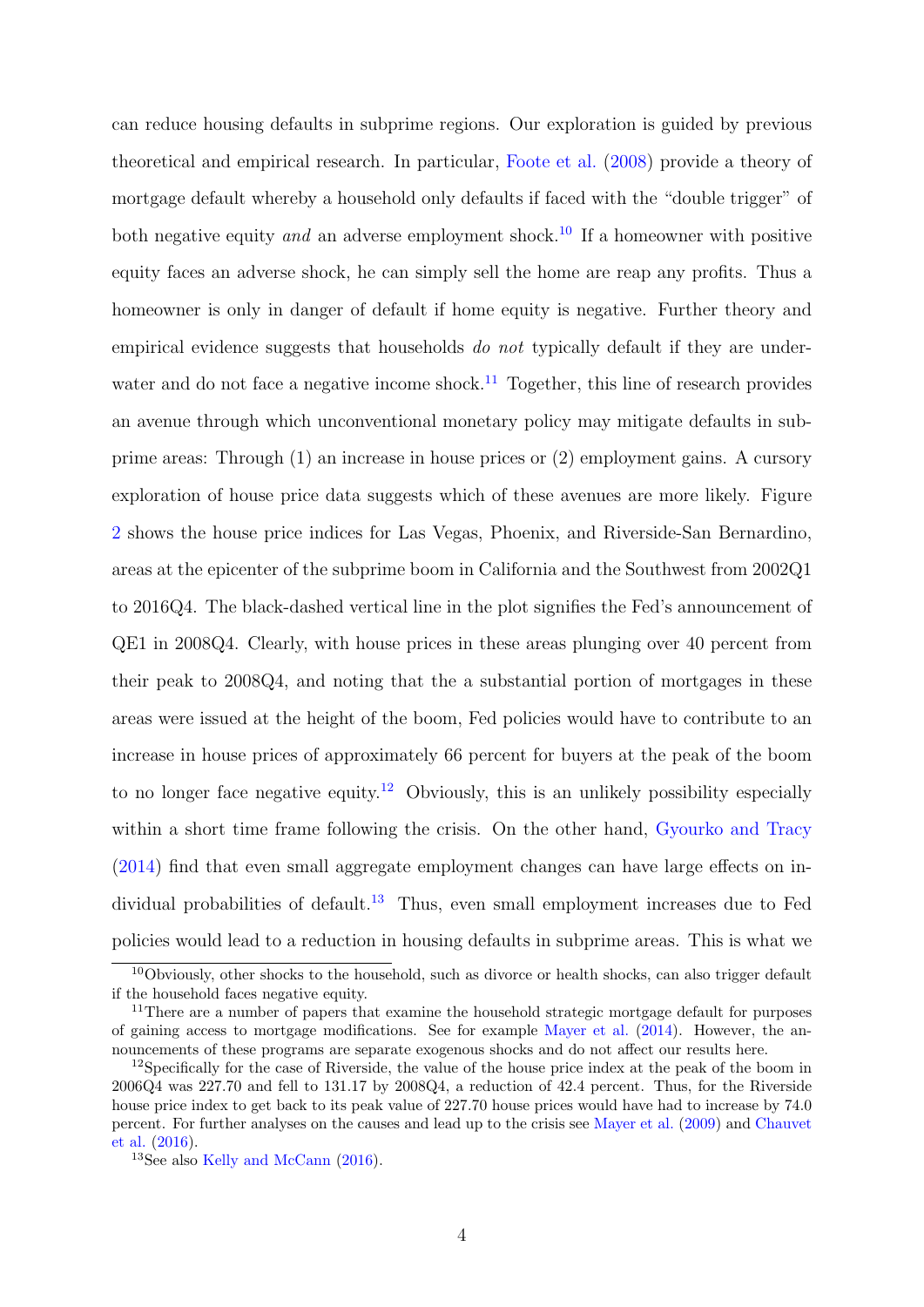find in our empirical work: Expansionary unconventional monetary policy shocks lead to out-sized employment increases in subprime counties.

Specifically, to assess the effects of unconventional monetary policy in the context of the double trigger, we turn to monthly data and estimate unconventional monetary shocks using high-frequency, intra-day data, similar to the approached used by [Bernanke](#page-24-7) [and Kuttner](#page-24-7) [\(2005\)](#page-24-7) during conventional times. We then combine these high-frequency intra-day shocks with the local projections approach of Jordà et al.  $(2005)$  all within a panel data framework.

First, we confirm our subprime credit default swap findings from daily FAVAR model: Results using real-estate owned foreclosures (REO; lender home repossession after a default) at the monthly frequency show that expansionary unconventional monetary policy shocks lowered foreclosures in subprime counties, but had a limited effect on foreclosures in prime counties. The vast majority of this foreclosure reduction occurred due to QE1. This latter result matches ex ante expectations as the flow of homes into foreclosure was highest during QE1, yielding a mechanism through which Fed policies could aid distressed housing markets.

Next, within our panel framework we study the effects of employment across subprime and prime counties. In line with previous research, we find that expansionary unconventional monetary policy shocks led to broad-based increases in employment [\(Wu and Xia,](#page-26-1) [2016\)](#page-26-1). Yet our results also show that these employment gains were largest in subprime counties in QE1. In the context of the double trigger theory of mortgage default, these results imply that the unconventional monetary policy induced employment increases in subprime counties are important for the housing monetary policy transmission mechanism.

Finally, we examine the other side of the double trigger theory of mortgage default, house prices and housing returns. Our results show that surprise unconventional monetary shocks had little impact on housing returns during QE1. We do find a strong effect on housing returns during QE2. However, as documented below, the magnitude of the monetary policy shocks during QE2 were small compared to QE1, muting any beneficial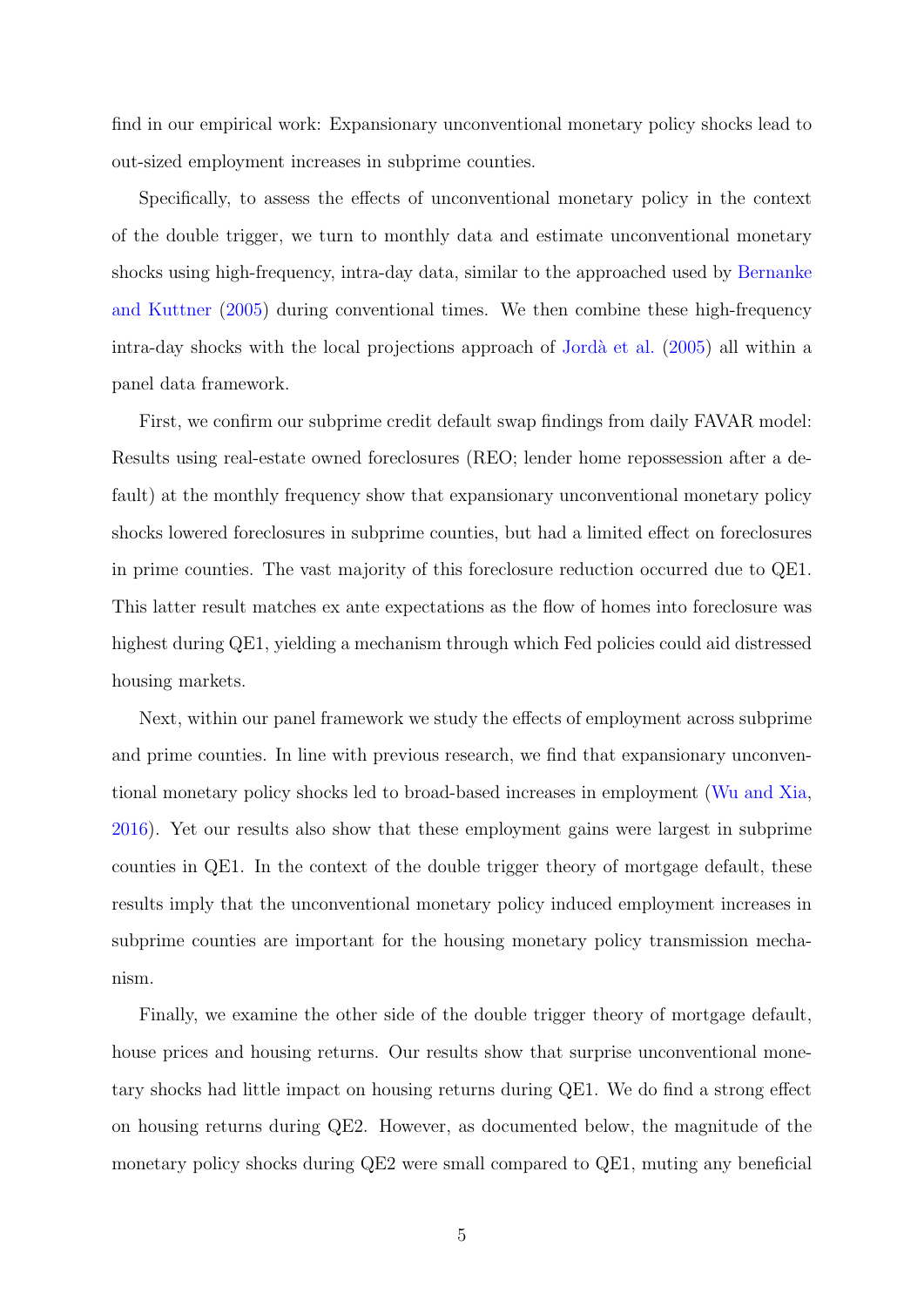effects. In total, the weak response of housing returns to unconventional monetary policy shocks supports the strong role of employment gains in monetary policy transmission to housing markets during times of crisis.

### 2 Unconventional Monetary Policy Events

In the wake of conventional easing resulting in a zero fed funds rate in 2008, the Federal Reserve employed unconventional tools in an effort to achieve its dual policy goals of full employment and stable prices. Specifically, major actions by the FOMC have included the purchase of long-term government and mortgage-backed securities as well as new guidance regarding the future direction of monetary policy. Our time period extends form the beginning of zero-lower-bound (ZLB) period in November 2008 to 2014. This time period includes QE1, QE2, QE3, and the recent Taper period. In our identification of unconventional monetary policy shocks, we use 48 policy events which include all FOMC meetings and major speeches by the Fed Chair. These dates are extended from [Wright](#page-26-0) [\(2012\)](#page-26-0) and [Glick and Leduc](#page-24-9) [\(2015\)](#page-24-9) and are listed in table [B1](#page-34-0) of appendix [B.](#page-34-1)

Our structural daily VAR is parsimonious and only uses the event days listed in table [B1.](#page-34-0) Yet to estimate the effects of unconventional monetary policy on data available at the monthly periodicity, we combine a high frequency identification strategy via an event study with lower frequency economic data within a VAR framework that employs local projections. These VAR methodologies are described in more detail below. Here we first outline our measurement of monetary policy shocks via an event study that will subsequently be used within our monthly VAR. Our approach extends [Wright](#page-26-0) [\(2012\)](#page-26-0) and [Glick and Leduc](#page-24-9) [\(2015\)](#page-24-9) and mirrors that used by [Bernanke and Kuttner](#page-24-7) [\(2005\)](#page-24-7) during conventional times.[14](#page-6-0) Specially, our proxy for unconventional monetary shocks is the first principal component of the difference in the front-month futures for the two-, ten-, and thirty-year Treasuries measured from 15 minutes before to 105 minutes after each monetary policy event listed in table [B1](#page-34-0) of appendix [B.](#page-34-1) Using a tight window around these future contracts isolates the impact of unconventional monetary policy news on Treasury yields. We then standardize the data to have variance equal to one and so that

<span id="page-6-0"></span><sup>14</sup>Event dates and times are updated from [Glick and Leduc](#page-24-9) [\(2015\)](#page-24-9).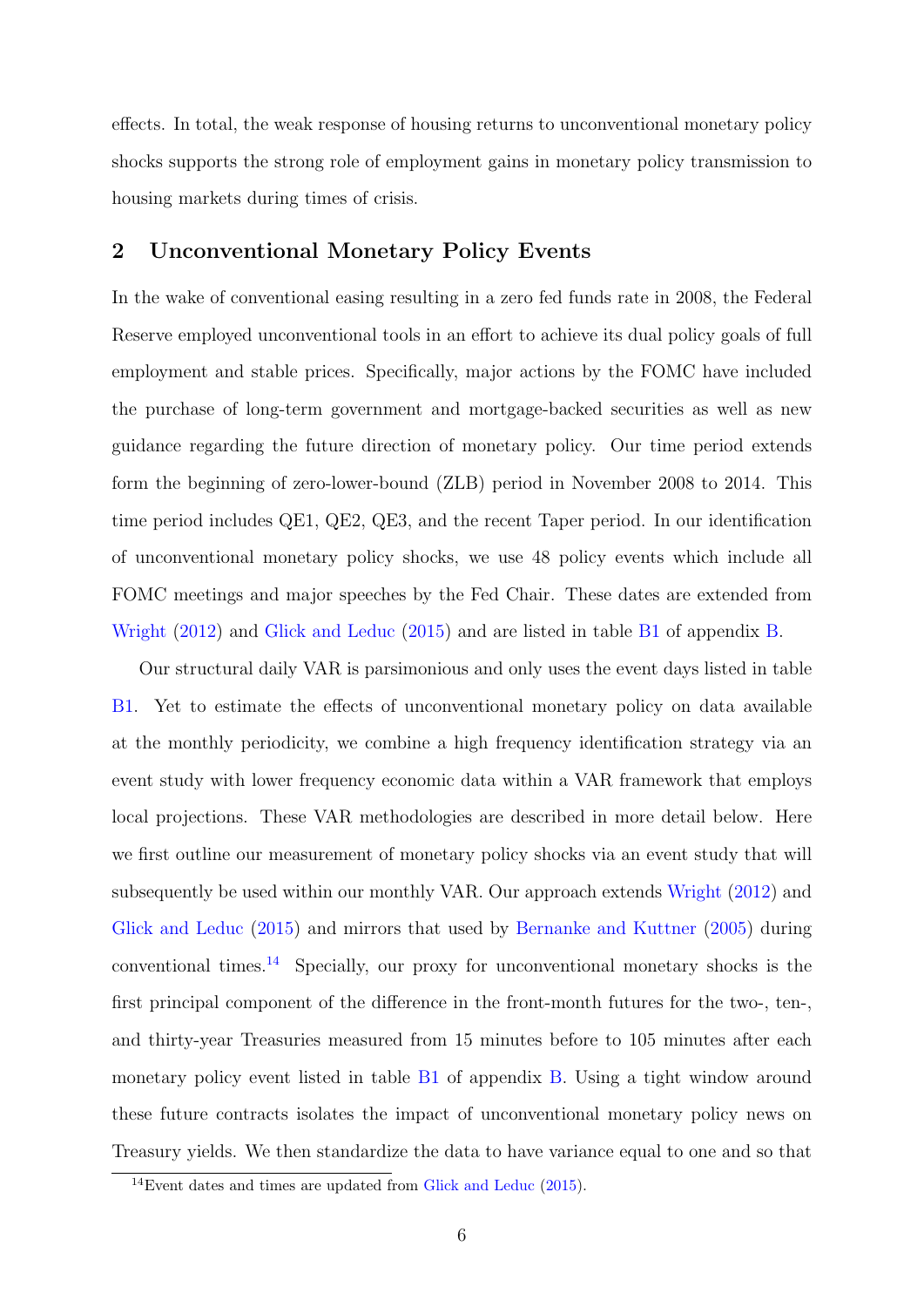positive values indicate monetary easing. We summarize the unconventional monetary policy event shocks across QE1, QE2, QE3, and the Taper period in table [1.](#page-27-0) In particular, we list the total number of events in each QE round and the subsequent Taper period, the number of event days with a positive or negative shock, the maximum shock, the minimum shock, as well as the sum and average of all shocks. Most of the event days were in QE1 and QE2, where slightly less than half of all event days were associated with a positive shock. The shocks, both positive and negative, were largest in QE1, around when the Fed first announced its unconventional monetary stimulus and financial markets were facing extreme turmoil, but much more subdued in QE2 and QE3. This latter result implies that market expectations more closely matched Fed actions during the QE2 and QE3 periods. Similarly, the sum and the mean of the shocks within each QE period (recall that shocks are standardized so that positive values are associated with a monetary easing) was positive in QE1, but negative in QE2 and QE3. Hence, relative to expectations, exogenous unconventional monetary easings were largely concentrated in QE1. In total, table [1](#page-27-0) highlights the unexpected nature of QE1, while QE2 and QE3 were much better anticipated by, and perhaps underwhelmed, financial market participants.

### <span id="page-7-0"></span>3 Data

Our dataset spans numerous housing, financial market, and economic proxies at both monthly and daily periodicities over the period of unconventional monetary policy. The following sections describe the daily and monthly data used in this paper in more detail.

### 3.1 Daily Data

Within a high-frequency structural VAR where we identify structural unconventional monetary policy shocks by exploiting heteroskedasticity across monetary policy event and non-event days (described in more detail below). Our key variable of interest is the ABX Aaa index that tracks the cost mortgage default risk for subprime mortgages. We also consider a number of daily macro and financial variables as controls. The following sections discuss these variables turn.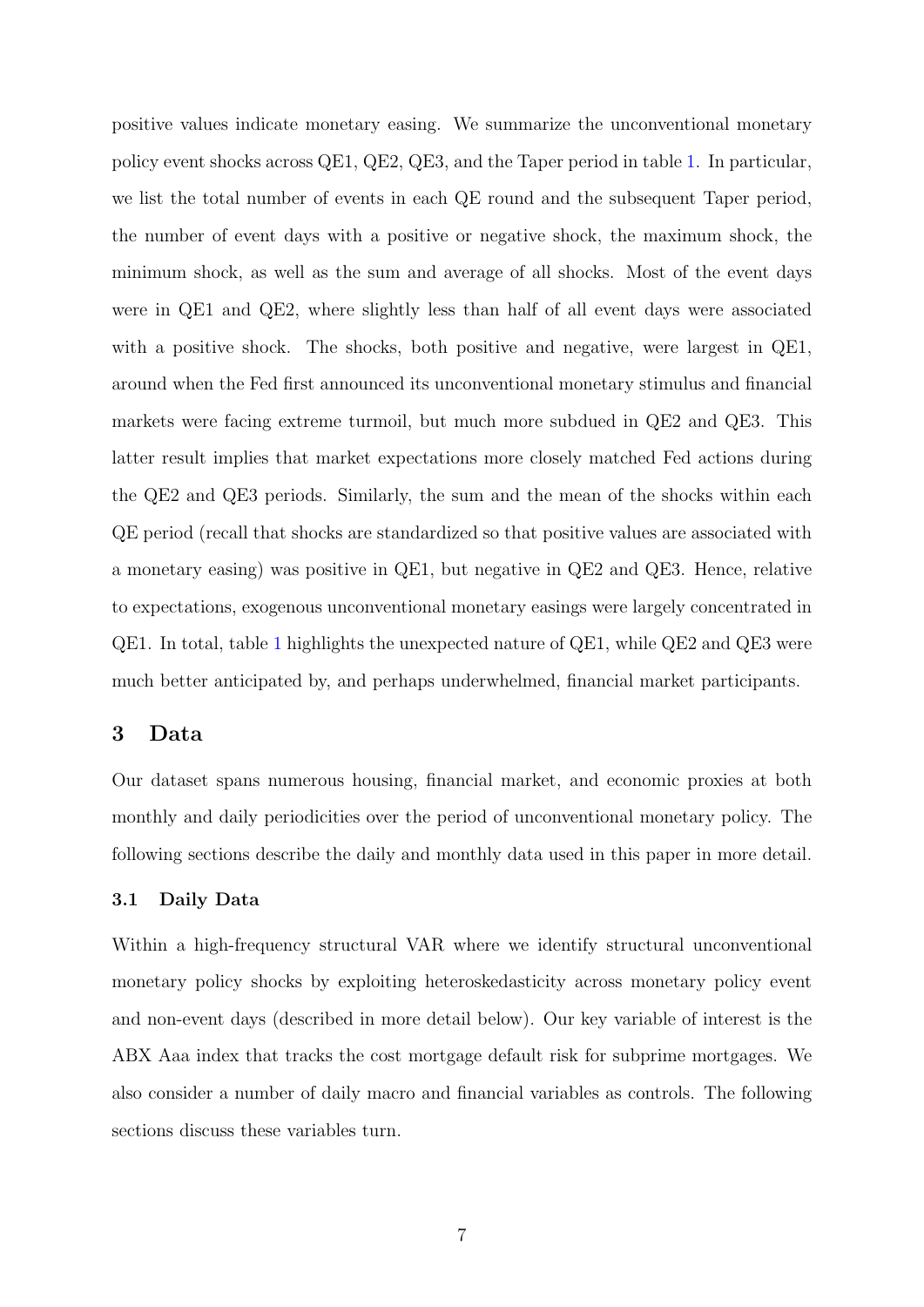### 3.1.1 ABX Index

The ABX indices reflect the price of credit default swaps on subprime mortgage-backed securities. These indices are tabulated by Markit and were closely watched on Wall Street during the crisis and its aftermath.<sup>[15](#page-8-0)</sup> Each ABX index tracks the cost to insure an equally-weighted basket of 20 subprime mortgage-backed securities. More broadly, the ABX indices can be interpreted as a measure of default risk for subprime borrowers. The ABX series are identified by time of issuance and credit tranche. For this paper, we consider the "on the roll" ABX indices based on most recently issued mortgage-backed securities with ratings of Aaa, henceforth the ABX Aaa index. The last wave of MBS issuance tracked by the ABX was issued in the second half of 2007. We focus only on the higher quality Aaa index as the underlying securities that comprise this index are frequently traded. Further, the vast majority of subprime mortgage-backed securities were rated Aaa. Indeed, [Hull](#page-24-10) [\(2010\)](#page-24-10) finds that 90 dollars of Aaa rated securities were created from each 100 dollars of subprime mortgages.

The ABX indices are pegged at 100 on the day of issuance and then fall as mortgage and housing investors become more pessimistic about housing and mortgage market performance. For our daily VAR models, we consider the log of the ABX indices. We describe the ABX indices in more detail in appendix [C](#page-35-0) as well as how the values of the ABX indices correspond to the insurance costs for subprime mortgage-backed debt.

### 3.1.2 Other Housing, Macro, and Financial Daily Data

In addition to the ABX Aaa index, the dataset also includes a number of other financial market indicators tabulated from various equity and debt markets. First, we consider the yields on Fannie Mae 30-year current coupon mortgage backed securities (MBS). The Fannie MBS rates represent the yields on mortgage backed securities packaged and sold by Fannie Mae.

Our data also include as controls nominal and inflation-indexed government securities, corporate bond yields and spreads, exchange rate measures, stock returns, and a proxy for

<span id="page-8-0"></span><sup>&</sup>lt;sup>15</sup>The Wall Street Journal. June 21, 2007. "Index With Odd Name Has Wall Street Glued; Morning ABX.HE Dose."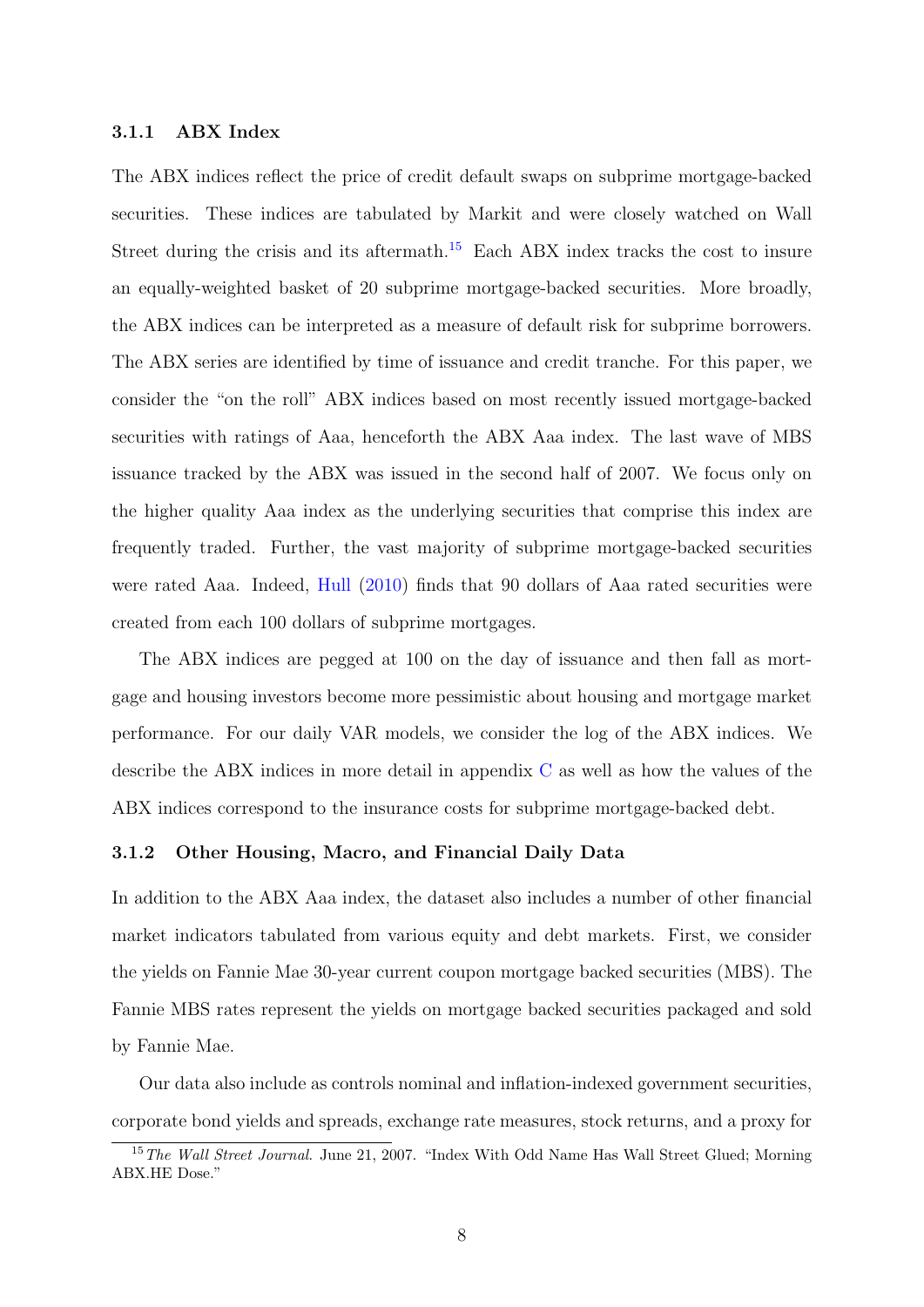expected stock market volatility. With regard to interest rates, as in Wright (2012), we consider the yields on the nominal 2- and 10-year zero coupon US Treasuries, Moody's Aaa and Baa rated seasoned corporate bond yields, the five-year and the five-to-ten-year forward TIPS breakeven rates.<sup>[16](#page-9-0)</sup> Furthermore, we also include the returns on the S&P500, the log of the VIX index, the US-Euro, US-Pound, and US-Yen exchange rates, the Baa-Aaa corporate bond spread, and the ten-to-two year and the thirty-to-two year US Treasury spreads. The stock returns signal equity market performance, the VIX index measures expected risk and uncertainty in the stock and financial markets, the exchange rates capture the dynamics of the US Dollar, the Baa-Aaa spread represents corporate default risk, and the Treasury spreads signal the slope of the yield curve. Altogether, our large dataset includes a number of important financial market indicators and is likely to span the information sets used by policymakers or financial market practitioners.

### 3.2 Monthly Data

One aim of this paper is to measure the geographic disaggregated housing market effects of US unconventional monetary stimulus. To do this, we classify counties into subprime and prime categories as subprime and prime counties differed markedly in their economic performance both in the lead up to and after the crisis [\(Mian and Sufi,](#page-25-2) [2009\)](#page-25-2). Specifically for each county, we compute the portion subprime mortgages originated relative to all mortgage loans in 2005, the height of the housing boom, using HMDA records and the  $HUD$  subprime lender list.<sup>[17](#page-9-1)</sup> Then we rank counties by the percentage of subprime loans issued relative to all lending. Those in the upper quintile (counties with highest subprime issuance relative to all loans) are subprime counties, while those in the bottom quintile are prime counties. The housing and economic variables of interest at the county-level include Zillow Real Estate Owned (REO) foreclosures per 10,000 homes; the employmentpopulation ratio from the Bureau of Labor Statistics; and Zillow housing returns.[18](#page-9-2)

<span id="page-9-1"></span><span id="page-9-0"></span><sup>16</sup>See [Wright](#page-26-0) [\(2012\)](#page-26-0) and the references therein for more details.

<sup>&</sup>lt;sup>17</sup>See [Mayer and Pence](#page-25-13) [\(2008\)](#page-25-13) and [Gerardi et al.](#page-24-11) [\(2007\)](#page-24-11) for descriptions of subprime data identified using HMDA and HUD. HMDA data: <https://www.ffiec.gov/hmda/hmdaproducts.htm>. HUD subprime lender list: <https://www.huduser.gov/portal/datasets/manu.html>.

<span id="page-9-2"></span><sup>&</sup>lt;sup>18</sup>Zillow data from <https://www.zillow.com/research/data/> and Bureau of Labor Statistics employment data are from <https://www.bls.gov/lau/>. Population data for the employment-population ratio are from the American Community Survey.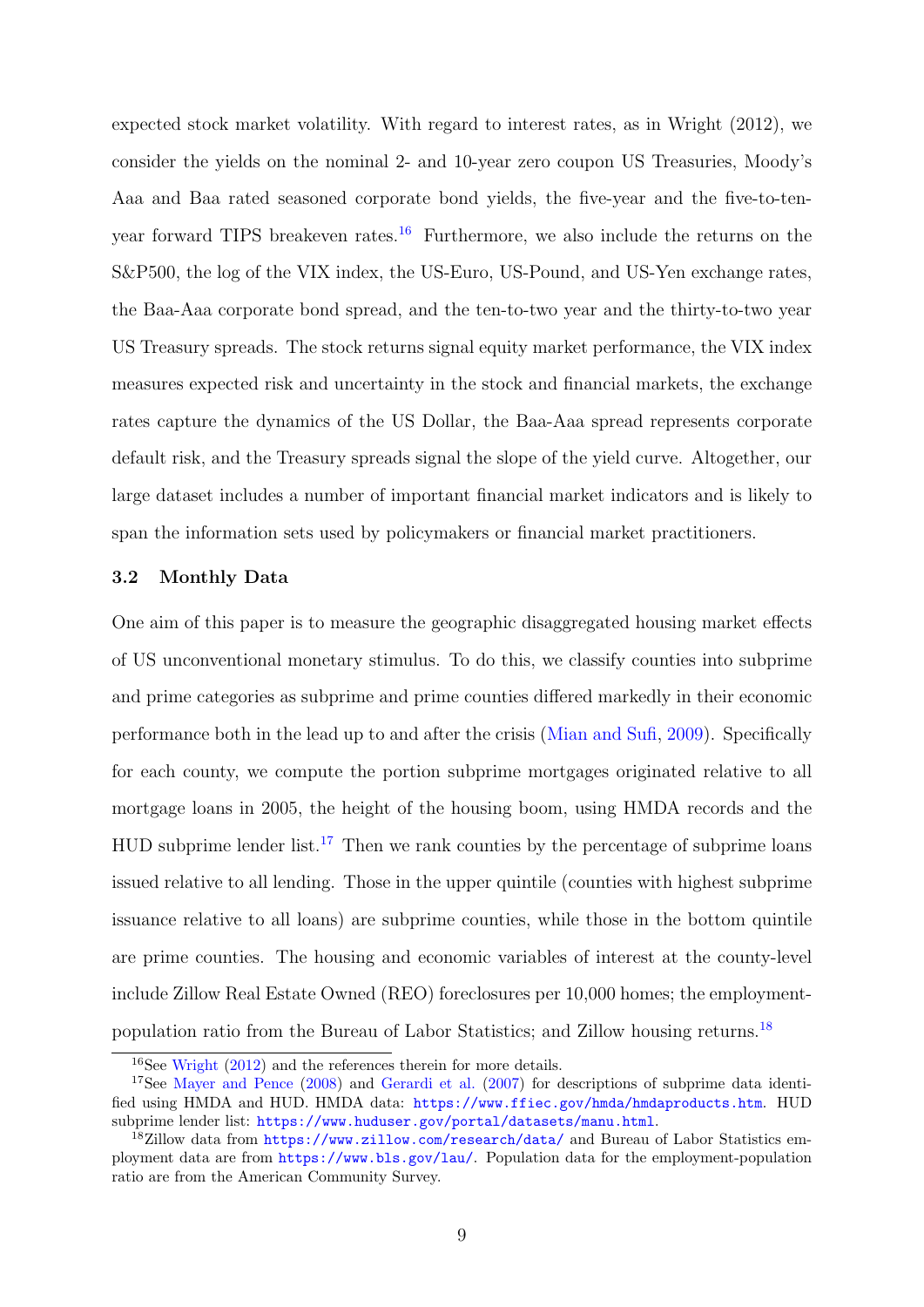As will be discussed below, our monthly VAR models also include the growth in industrial production and the difference in the log of the VIX index as controls. Industrial production accounts for aggregate changes in the economy, while the VIX index proxies financial market risk and uncertainty. These series were downloaded from the FRED database.[19](#page-10-0)

### 4 Structural Daily VAR and the ABX Index

We begin with a structural framework and daily data where we aim to estimate the causal impact of unconventional monetary policy shocks. The key variable of interest is the ABX Aaa index that tracks the cost of mortgage default insurance on subprime mortgage backed securities rated Aaa. Our approach is to estimate a factor-augmented vector autoregression (FAVAR) model [\(Bernanke et al.](#page-24-12) [\(2005\)](#page-24-12) (BBE) and [Boivin et al.](#page-24-13) [\(2009\)](#page-24-13) (BGM)) with structural identification of monetary shocks through the assumption of heteroskedasticity across event and non-event days as in [Rigobon](#page-25-6) [\(2003\)](#page-25-6), [Rigobon and](#page-25-7) [Sack](#page-25-7) [\(2003,](#page-25-7) [2004,](#page-25-8) [2005\)](#page-25-9), and [Wright](#page-26-0) [\(2012\)](#page-26-0).

A key benefit of the FAVAR model is that it allows us to consider a broad set of daily time series that extend to equity, government and corporate debt, and housing markets all within a single comprehensive econometric framework. Thus, our expansive dataset is likely to span the information sets used by both central bankers and private sector practitioners. This approach allows us to more accurately measure the effects of unconventional monetary policy shocks on the variables of interest.[20](#page-10-1) Furthermore, through the FAVAR methodology we can identify structural unconventional monetary policy shocks via heteroskedasticity in the variance of structural monetary shocks across policy announcement and non-announcement days.

With regard to the estimation of the FAVAR model, we assume that financial markets are affected by a basket of key interest rates, the observed factors, and a set of latent factors. Mirroring the data used by [Wright](#page-26-0) [\(2012\)](#page-26-0) in a standard VAR, we let the the key

<span id="page-10-1"></span><span id="page-10-0"></span><sup>19</sup>FRED series IDs INDPRO and VIXCLS.

<sup>20</sup>As noted by BBE and BGM, our large dataset and the FAVAR framework also allows us circumvent the potential omitted variable bias issues commonly found in standard VARs (e.g. the "price puzzle" of [Sims](#page-25-14) [\(1992\)](#page-25-14)).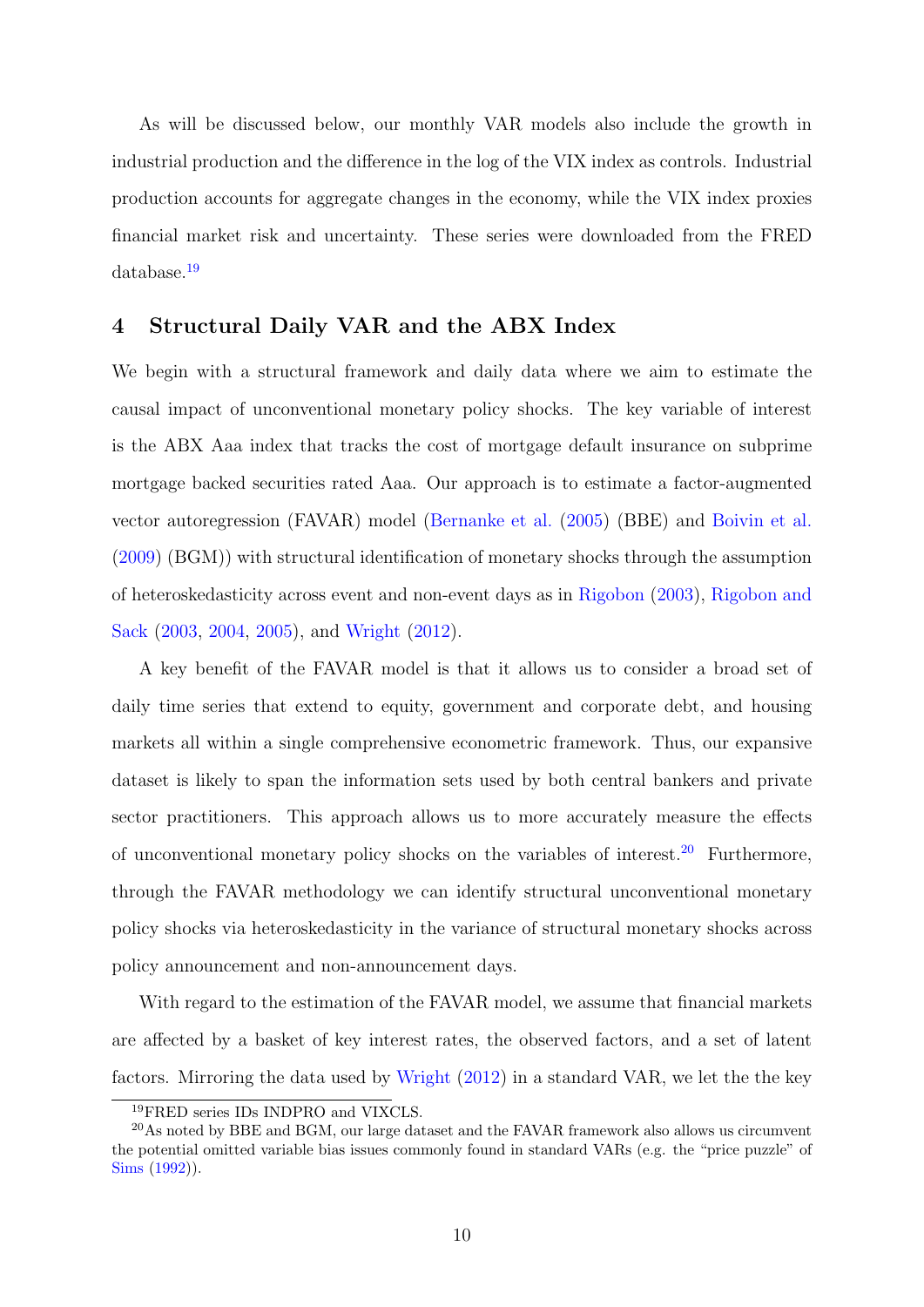interest rate series that constitute the observed factors be the 2-year Treasury, the 10-year Treasury, the five-year TIPS breakeven, the forward-five-to-ten-year TIPS breakeven, and the Moody's AAA and BAA seasoned corporate bond yields, and the yields on Fannie Mae 30-year current coupon mortgage backed securities (MBS). In our setup, the set of observed factors also includes the ABX Aaa index to ensure that the response of the ABX to unconventional monetary policy shocks does not depend on the factor structure. Placing the ABX Aaa index in the set of informational time series (and subsequently letting its dynamics be captured by the latent factors within the FAVAR model) does not affect our results. All other daily time series discussed above in section [3](#page-7-0) are relegated to the set of informational time series. In total, eight time series comprise the observed factors and eight separate time series make up the set of informational time series. Together, the latent and observed factors are assumed capture dynamics of financial markets over the sample period. In general, this approach mirrors that used by BBE and BGM during conventional times.

Our reduced form VAR of interest is given by

$$
C_t = \Phi(L)C_{t-1} + v_t \tag{1}
$$

where  $C_t$  is a  $(K+8)$  common component comprising the observed and latent factors,  $\Phi(L)$  is a conformable polynomial lag of finite order and  $v_t$  is a vector of reduced-form errors.

 $C_t$  is derived from the following observation equation using principal components:

$$
X_t = \Lambda C_t + e_t \tag{2}
$$

where  $X_t$  is the set of informational time series (all time series not included in the observed factors)  $\Lambda$  is an  $N \times (K+8)$  matrix of factor loadings and  $e_t$  is an  $N \times 1$  vector representing the idiosyncratic component to each time series. Note that we follow BGM and impose the constraint that the observed factors are elements of  $C_t$ <sup>[21](#page-11-0)</sup>

<span id="page-11-0"></span>Further, let  $\eta_{i,t}$  be the *i*th structural shock at time t and assume that the structural

<sup>&</sup>lt;sup>21</sup>As in BGM, we impose this constraint using the following algorithm, where  $F_t$  and  $S_t$  are the vectors of latent and observed factors, respectively: (1) extract the first K principal components from  $X_t$ , denoted  $F_t^{(0)}$ ; (2) regress  $X_t$  on  $F_t^{(0)}$  and  $S_t$  to obtain  $\tilde{\lambda}_S^{(0)}$  $S<sub>S</sub>$ , the regression coefficient on  $S<sub>t</sub>$ ; (3) define  $\tilde{X}_t^{(0)} = X_t - \tilde{\lambda}_S^{(0)} S_t$ ; (4) calculate the first K principal components of  $\tilde{X}_t^{(0)}$  to get  $F_t^{(1)}$ ; (5) Repeat steps (2) to (4) multiple times.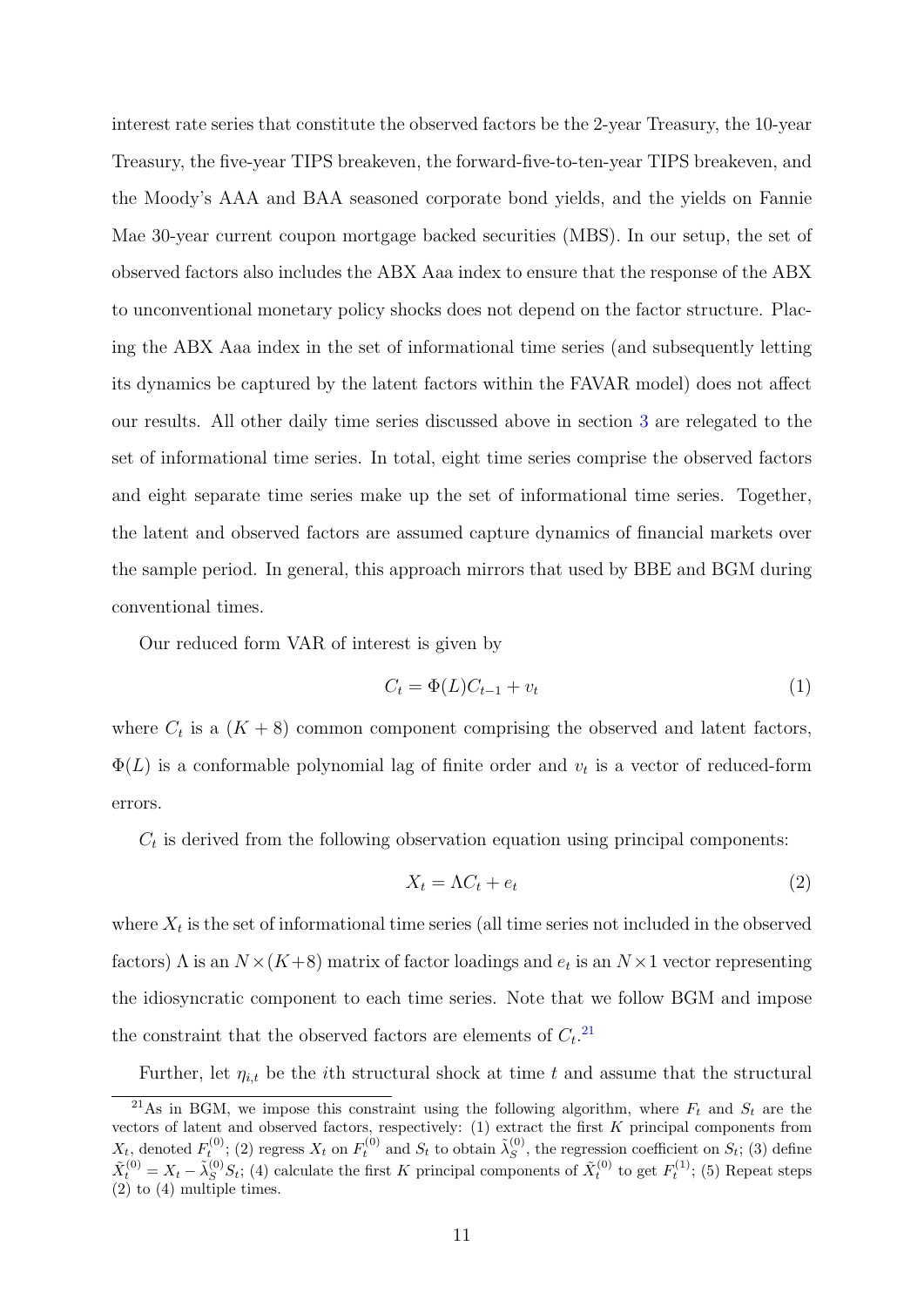shocks are independent over both i and  $t^{22}$  $t^{22}$  $t^{22}$ . Then, as in Wright (2012), we let the reduced-form errors be a linear combination of structural shocks,  $\eta_{i,t}$ :

<span id="page-12-1"></span>
$$
v_t = \sum_{i=1}^{K+8} R_i \eta_{i,t}
$$
\n(3)

where  $R_i$  is a  $(K+8) \times 1$  vector to be estimated. Finally, as is standard in the literature, we assume that the parameters  $\Lambda$ ,  $\Phi(L)$ , and  $\{R_i\}_{i=1}^{K+8}$  are all constant over time.

To identify the structural monetary shock in equation [3,](#page-12-1) we assume that the variance of the monetary shock differs across event and non-event days where the events are monetary policy announcements (e.g. FOMC meetings or major policy speeches). Intuitively, this identification strategy relies upon assumption that monetary announcements are exogenous and occur by accident of the calendar, so that news about monetary policy events surfaces in a "lumpy manner" [Wright](#page-26-0) [\(2012\)](#page-26-0). More concretely, let the structural monetary policy shock be ordered first (for convenience only; VAR ordering does not determine impulse response behavior when identification is through heteroskedasticity) and have mean zero with variance  $\sigma_1^2$  on event days and variance  $\sigma_0^2$  on non-event days. The key assumption for identification is that  $\sigma_0^2 \neq \sigma_1^2$ ; that the variance of the structural monetary shock is heteroskedastic across event and non-event days. Finally, assume that all other structural shocks are identically distributed with mean zero and variance 1 on all days. This latter assumption also follows directly from the notion that monetary events occur by accident of the calendar, so that the variance of all other structural shocks should be identical across event and non-event days.

In order to facilitate identification, we need to determine  $R_1$ , the parameter vector in equation [3](#page-12-1) that relates the reduced-form errors to the structural shocks. First, let  $\Sigma_1$ and  $\Sigma_0$  be the variance-covariance matrices of the reduced-form forecast errors on event and non-event days, respectively. Then, following from equation [3,](#page-12-1) we see that

$$
\Sigma_1 - \Sigma_0 = R_1 R_1' \sigma_1^2 - R_1 R_1' \sigma_0^2 = R_1 R_1' (\sigma_1^2 - \sigma_0^2)
$$
\n(4)

As  $R_1R'_1$  and  $(\sigma_1^2-\sigma_0^2)$  are not separately identified, we follow [Wright](#page-26-0) [\(2012\)](#page-26-0) and normalize  $(\sigma_1^2 - \sigma_0^2)$  to be equal to 1. Then, to estimate  $R_1$  within our econometric framework, we

<span id="page-12-0"></span> $^{22}$ This allows for other independent shocks to occur on monetary policy event days. See Wright (2012) for more details.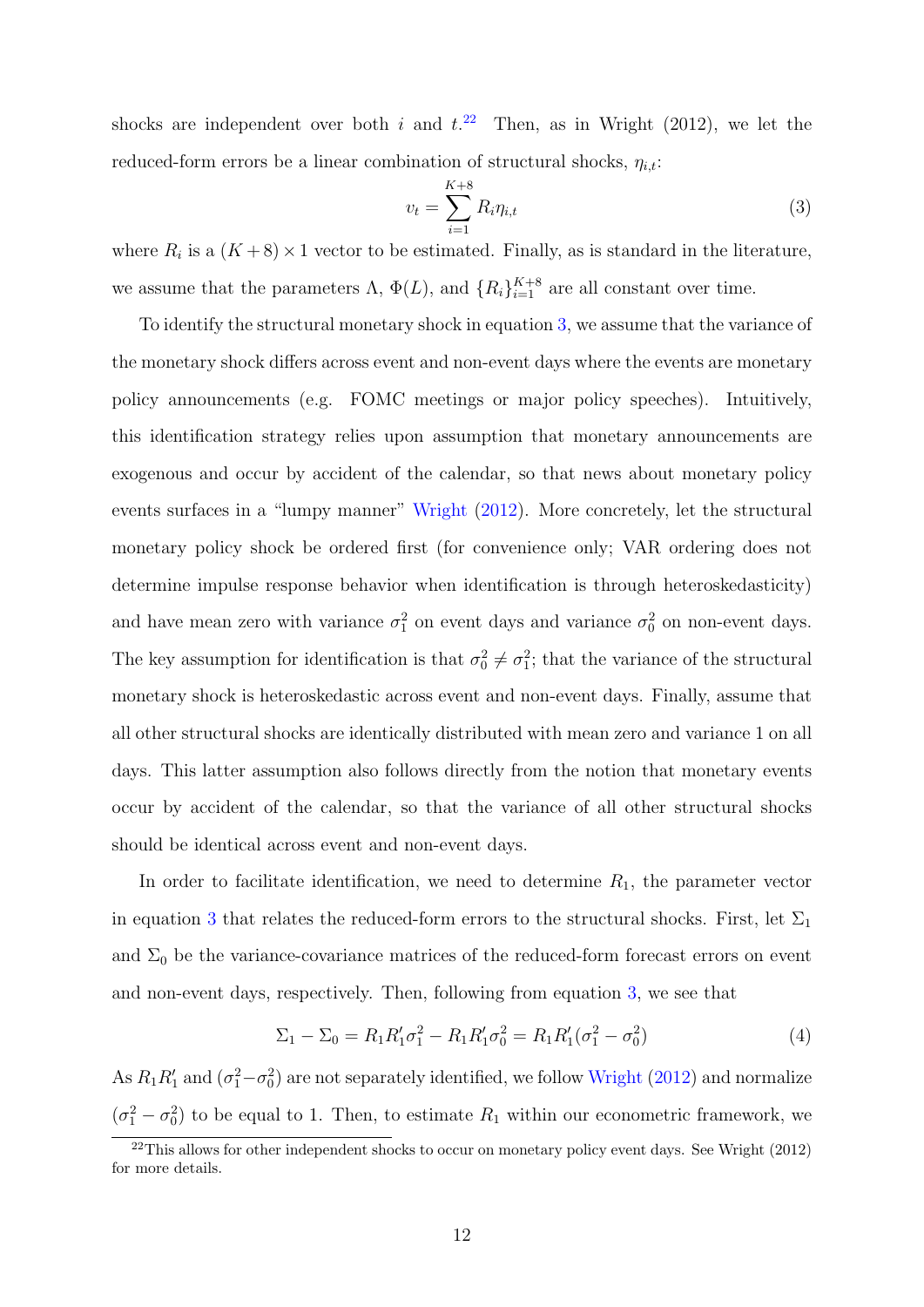solve the corresponding minimum distance problem:

<span id="page-13-0"></span>
$$
\hat{R_1} = \underset{R_1}{\text{argmin}}[vech(\hat{\Sigma}_1 - \hat{\Sigma}_0) - vech(R_1R_1')]'[\hat{V}_0 + \hat{V}_1]^{-1}[vech(\hat{\Sigma}_1 - \hat{\Sigma}_0) - vech(R_1R_1')] \tag{5}
$$

where the  $vech(\cdot)$  operator stacks the lower triangular matrix of a square matrix into a vector,  $\hat{\Sigma}_0$  and  $\hat{\Sigma}_1$  are sample estimates of the variance-covariance matrices for the reduced-form residuals on non-event and event days, and  $\hat{V}_0$  and  $\hat{V}_1$  are the estimates of the variance-covariance matrices of  $vech(\hat{\Sigma}_0)$  and  $vech(\hat{\Sigma}_1)$ . Essentially, equation [5](#page-13-0) is similar to a weighted least-squares problem with unknown parameter vector  $R_1$ . Lastly, as we are not attempting to identify the other structural shocks,  $(\eta_2, \ldots, \eta_p)$ , no further model assumptions are required.

With  $\hat{R_1}$  in hand, we can then compute the dynamic responses following an unconventional monetary policy shock. As the variable of interest, the ABX Aaa index, is a part of the set of observed factors we can compute its impulse response function in the usual way.[23](#page-13-1)

Confidence intervals for the IRFs are computed using the two-step bootstrapping algorithm of [Kilian](#page-25-15) [\(1998\)](#page-25-15). To preserve any potential residual autocorrelation, we follow [Wright](#page-26-0) [\(2012\)](#page-26-0) and use the stationary block bootstrap of [Politis and Romano](#page-25-16) [\(1994\)](#page-25-16) and set the block length to 10 days. Note further that we also apply the Kilian bias correction to the point estimates. Altogether, this approach will allow us to then assess the impact of a monetary policy shock on key proxies of housing market performance.<sup>[24](#page-13-2)</sup>

### 4.1 Results

To reiterate, the observed factors in the FAVAR model include the 2-year Treasury, the 10-year Treasury, the five-year and forward-five-to-ten-year TIPS breakeven rates, and Moody's AAA and BAA corporate bond yields, the yields on Fannie Mae 30-year MBS, and the ABX Aaa index. The set of informational time series constitutes eight other time

<span id="page-13-1"></span><sup>23</sup>As in BBE and BGM, one could obtain the impulse response functions for all the variables in the set of informational time series, by simply multiplying the aforementioned IRFs by the factor loadings obtained from the observation equation.

<span id="page-13-2"></span> $24$ We also implement statistical tests to ensure that the variance-covariance matrices are different across event and non-event days and that there is a single monetary policy shock. Both of these tests pass. For more details on these tests, see [Wright](#page-26-0) [\(2012\)](#page-26-0)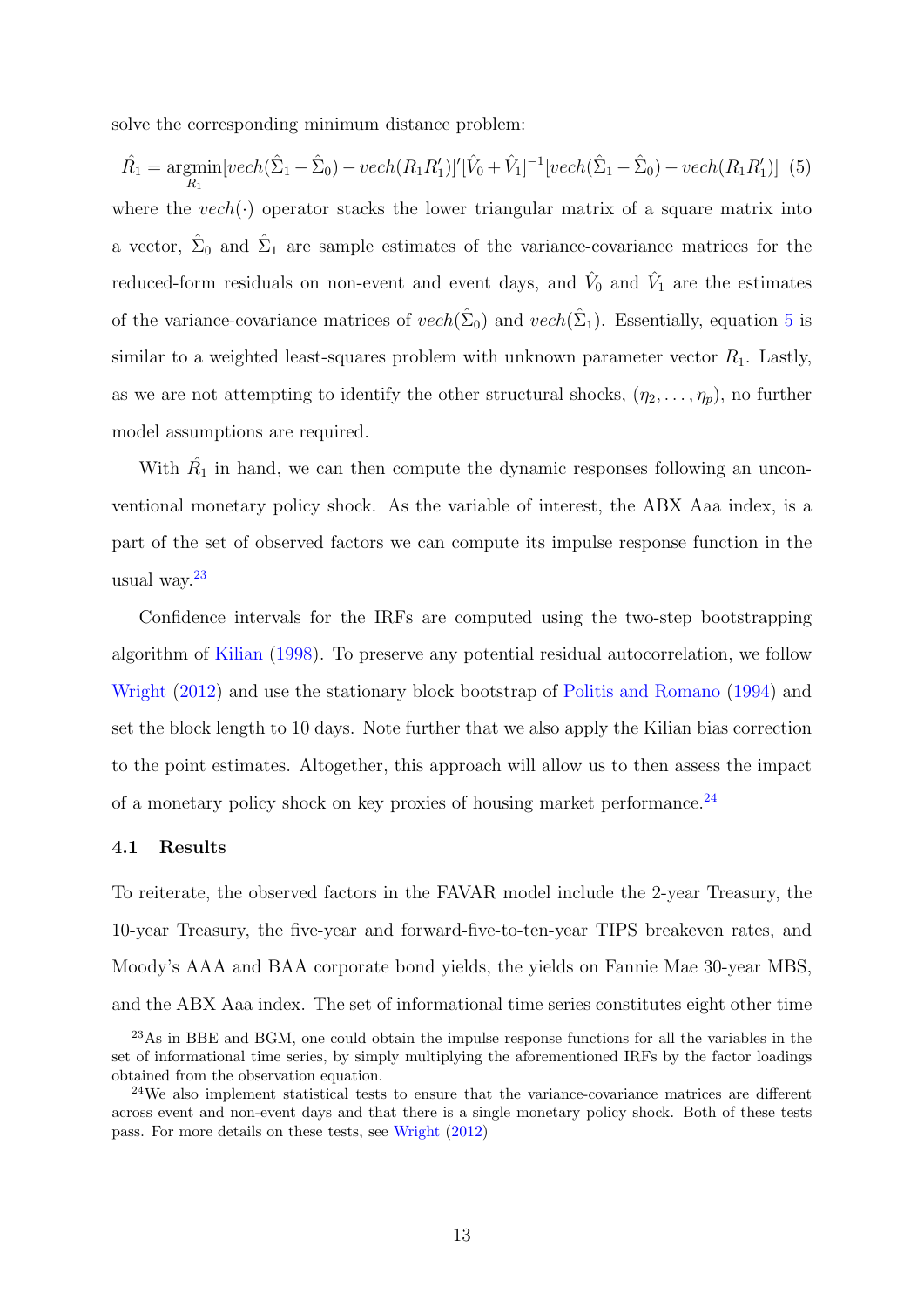series that aim to capture the dynamics of financial markets over the sample period.<sup>[25](#page-14-0)</sup>

We allow for two latent factors in the VAR as two latent factors sufficiently captures the dynamics of the informational time series. Using larger or fewer factors does not affect our results nor does varying the variables in the sets of observed factors or informational time series.

A plot of the ABX Aaa index and the causal dynamic responses FAVAR model are in figure [3.](#page-30-0) First, panel 1A shows the plot of the ABX Aaa index over the sample period. The ABX Aaa index is pegged at 100 on the day of issuance and then falls the cost of default insurance on subprime MBS rises. The ABX Aaa index weakens in the second half of 2007 before plummeting in 2008. Recall that the Lehman Brothers crisis was in September 2008 and that the Federal Reserve first instituted its unconventional monetary stimulus in November 2008. By this point, the ABX had depreciated dramatically. Later in the sample period and during the period of Quantitative easing, the ABX partially recovers.

Plots 2A through 3B show the causal dynamic responses for selected variables following an unconventional monetary policy shock. As the size of the unconventional monetary policy is not identified in the above model, we normalize it to immediately lower the 10 year Treasury by 25 basis points. Gray bands are 90 percent bootstrapped confidence intervals as described above. Panels 2A through 2B plot the dynamics for the 2- and 10-year Treasuries. The path of these IRFs is congruent with previous research (e.g. [Wright](#page-26-0) [\(2012\)](#page-26-0)): Following a surprise monetary easing that lowers the 10-year Treasury by 25 basis points, the 2-year Treasury also falls by over 20 basis points. From there, effects of the shock die out quickly and nearly completely dissipate after 200 days. Panel 3A shows the path of the dynamic response for Fannie Mae MBS yields. Similar to the Treasury yield responses, the Fannie MBS yields fall by nearly 30 basis points in response to an unexpected unconventional monetary easing. Plot 3A hence summarizes monetary policy efficacy on housing through the so-called "refinancing channel" [\(Maggio et al.,](#page-25-5)

<span id="page-14-0"></span><sup>25</sup>These series include the 30-year Treasury minus the 2-year Treasury and the 10-year Treasury minus the 2-year Treasury; log of VIX index; the corporate default spread (Baa − Aaa corporate bond yields); S&P500 returns; and the US-Euro, US-Pound, and US-Yen exchange rates.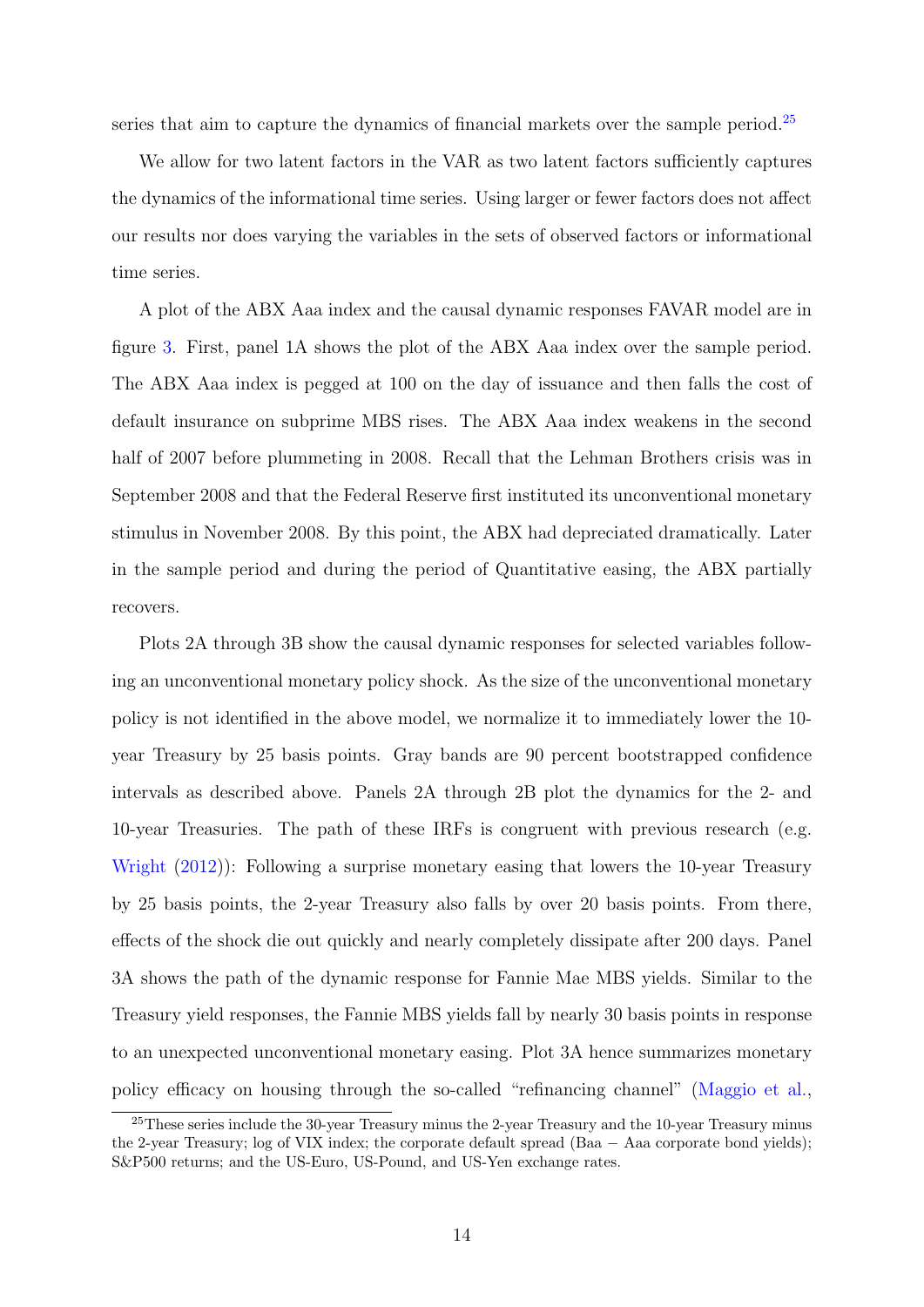[2016;](#page-25-5) [Beraja et al.,](#page-24-3) [2017\)](#page-24-3): As the Fed lowers long term interest rates, mortgage rates fall, households refinance obtaining lower monthly mortgage payments, and subsequently households increase consumption. This channel is obviously only efficacious for households with positive equity on fixed rate mortgages or for homeowners with adjustable rate mortgages also benefit this from "automatic refinancing." Buyers also benefit from lower mortgage rates and hence lower Fannie MBS yields will aid investors and households that purchase new homes. In the wake of the financial crisis, these buyers included both households and institutional investors.[26](#page-15-0)

Next, panel 3B shows the IRF for the log of the ABX Aaa index. A surprise unconventional monetary easing that lowers the 10-year Treasury by 25 basis points increases the log of the ABX index by 15 basis points. Recall that the ABX increases as it becomes less expensive to insure subprime-mortgage backed debt (e.g. as investors' expectations of subprime mortgage default decrease). The results thus indicate that this monetary shock lowers the cost to insure \$10m of subprime mortgage backed debt by \$116,000. Hence, expansionary unconventional monetary shocks lead to substantial reductions in the default risk for the vast majority of lower qualied borrowers, meaning that recent unconventional monetary policy actions were successful in stimulating the subprime housing market system. Note that a substantial portion of subprime borrowing was concentrated geographically, in areas such as California's Inland Empire (San Bernardino and Riverside) and Las Vegas, where refinancing was not possible through standard channels due to large house price declines [\(Mian and Sufi,](#page-25-2) [2009;](#page-25-2) [Mian et al.,](#page-25-4) [2013\)](#page-25-4). Therefore, the ABX result in panel 3B suggests that the Fed's unconventional monetary stimulus reached households in the most crisis-ridden regions where refinance was unlikely due to house price declines. We discuss these transmission mechanisms further below.

### 5 Monthly VAR and Local Projections

Next, we examine the relationship between unconventional monetary policy and key housing and employment variables of interest at the monthly frequency across prime and

<span id="page-15-0"></span><sup>26</sup>For an overview of buying behavior by institutional investors following the crisis, see "Investors Who Bought Foreclosed Homes in Bulk Look to Sell." New York Times. June 27, 2014.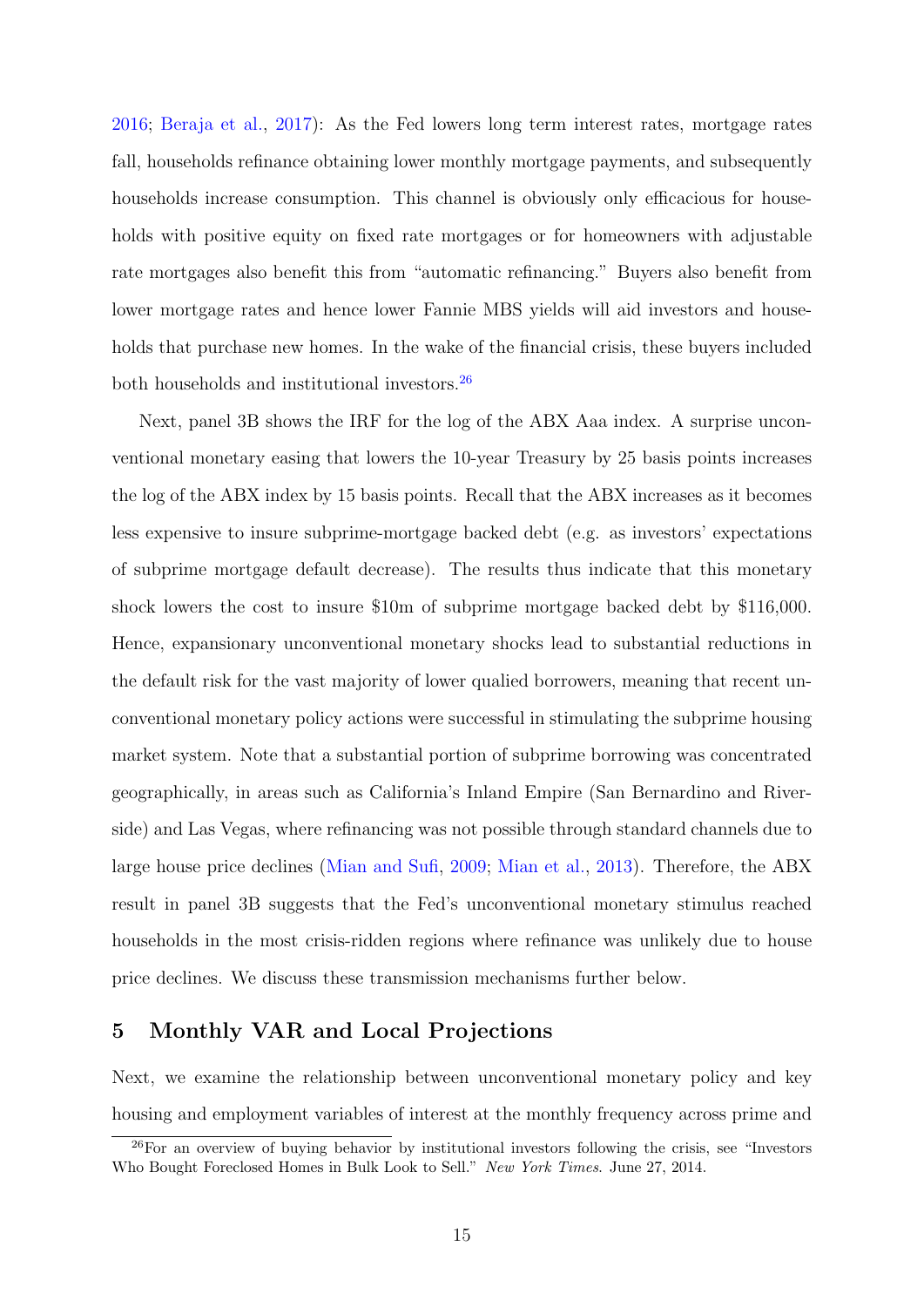subprime counties. To do this we combine the local projection method (Jordà et al., [2005\)](#page-24-8) with unconventional monetary policy shocks identified using high frequency intraday data. Specifically, we employ a panel model to estimate an impulse response for a given subprime quintile q and a variable  $y, j$  periods ahead, following an unconventional monetary policy shock:

<span id="page-16-0"></span>
$$
y_{i,t+j} = \alpha_i + \gamma_q \cdot y_t \cdot subprime_q + \beta_q \cdot unconven\_shock \cdot subprime_q + \sum_{k=1}^p (\delta_{k,q} y_{i,t-k} + \eta_{k,q} unconven\_shock_{t-k}) \cdot subprime_q + \xi_q \cdot \mathbf{x}_t \cdot subprime_q + \varepsilon_{it}
$$
\n
$$
(6)
$$

y is the outcome variable of interest such as foreclosures or employment,  $\alpha_i$  signifies county fixed effects, *unconven\_shock* is our proxy for unconventional monetary policy shocks (to be described below), subprime<sub>q</sub> represents the subprime quintile for county i, and **x** is a vector of controls. The model in equation [6](#page-16-0) amounts to separately estimating the effects of unconventional monetary policy shocks for the set of counties in each subprime quintile (noting that the county fixed effects subsume the subprime fixed effects). The advantage of the panel setup is that it allows us to estimate the model across subprime quintiles while retaining power for our statistical tests. We therefore can estimate equation [6](#page-16-0) separately for QE1, QE2, and QE3 and measure effects of unconventional monetary policy across the Fed's three major stimulus programs.

The coefficient of interest,  $\beta_q$ , captures the causal change in y, j periods ahead, due to the unconventional monetary policy shock for subprime quintile  $q$  and is the j-period local projection impulse response. We estimate equation [6](#page-16-0) for  $j = 1, \ldots, 18$ , building an 18-month impulse response function. The lag-length,  $p$ , is chosen using the AIC separately for each  $j$ , and  $x$  includes macro financial market controls including the growth in industrial production and the change in the log of the VIX index. Heteroskedasticityrobust standard errors are clustered at the state level.

We employ high frequency data to measure unconventional monetary policy shocks. This approach builds on the work of [Bernanke and Kuttner](#page-24-7) [\(2005\)](#page-24-7) during conventional times and the measurement of unconventional monetary policy shocks within an event study framework by [Wright](#page-26-0) [\(2012\)](#page-26-0) and [Glick and Leduc](#page-24-9) [\(2015\)](#page-24-9). As noted above, we take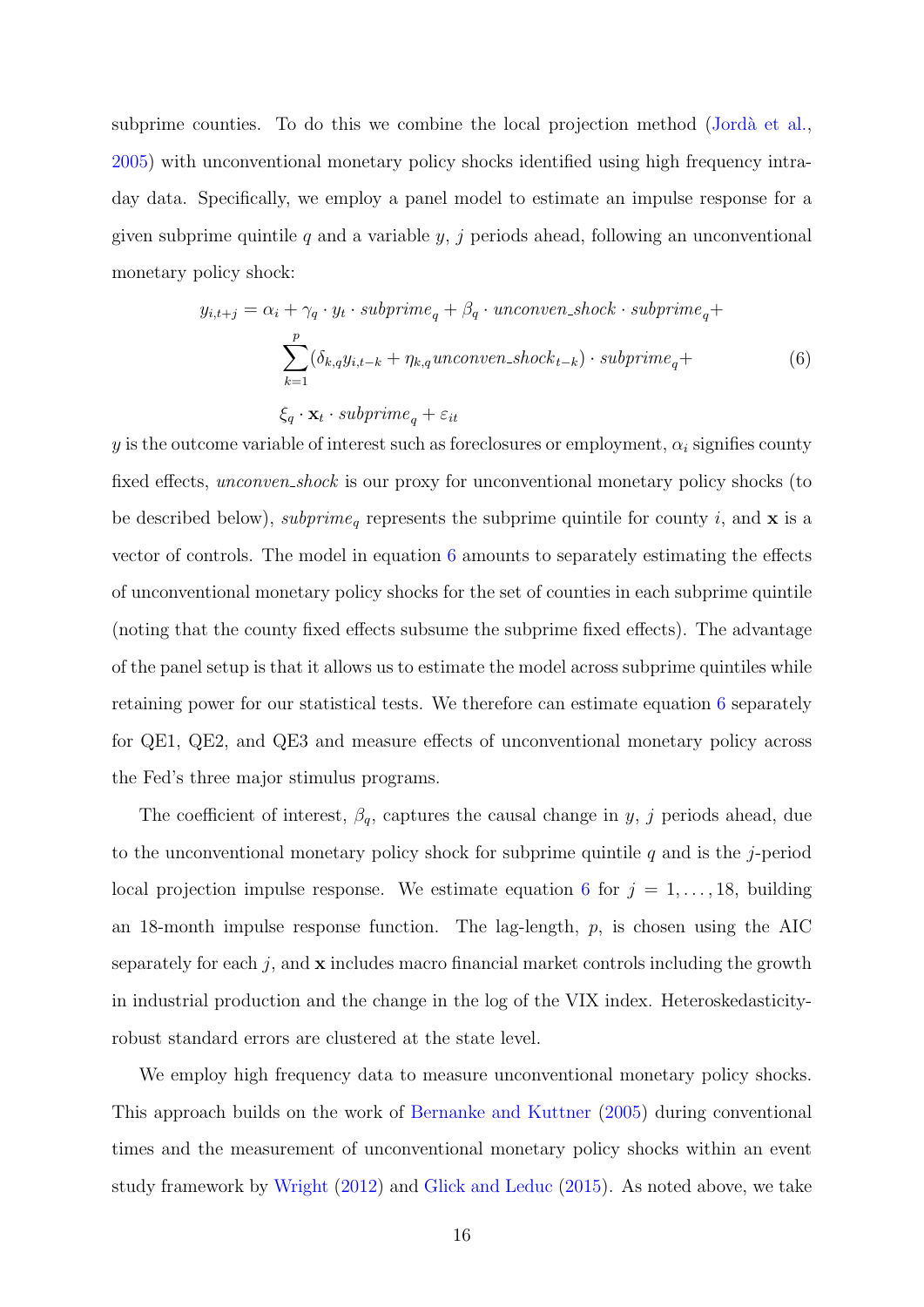the first principal component of the difference in front-month treasury market futures for the two-, ten-, and thirty-years Treasuries from 15 minutes before to 105 minutes after each monetary policy event.<sup>[27](#page-17-0)</sup> This tight event window limits endogeneity concerns related to other economic announcements. With these shocks in hand, we aggregate the event study data to the monthly frequency by simply summing the shocks within each month. Monetary shocks are assumed to be zero in months with no event days. In total, this approach yields an exogenous time series representing unconventional monetary policy shocks that can be employed directly into equation [6](#page-16-0) to build impulse response functions for key economic variables at the monthly periodicitiy.

### 5.1 Results – REO Foreclosures across Subprime and Prime Counties

Panel 1A of figure [4](#page-31-0) shows the path of Zillow REO foreclosures per 10,000 homes from 2005 to 2015 for "subprime counties" (solid blue line; counties in the top quintile of subprime issuance in 2005) relative to "prime counties" (dashed red line; counties in the bottom quintile of subprime issuance). The dash-dot green line is the difference between subprime and prime counties.

Not surprisingly, REO foreclosures are persistently higher in subprime counties over the entire sample period. The path of these variables aptly summarizes the carnage that consumed US housing markets during the late 2000s: REO foreclosures were low in 2005, began to rise in 2006, and spiked in 2008 at the height of the housing crisis. The green line represents the spread between foreclosures in subprime and prime counties. The subprime-prime REO foreclosure spread more than doubles from 2005 to 2008, highlighting the out-sized adverse effects of the Great Recession in subprime counties. But in 2009, as the crisis began to abate and as the Fed's unconventional monetary policy stimulus took hold, REO foreclosures in both subprime and prime counties fell. The subprime-prime REO foreclosure spread simultaneously began to tighten due to a larger reduction in monthly REO foreclosure in subprime counties. The dramatic drop in foreclosures across both subprime and prime counties continued through 2012. Into 2013 and 2014, foreclosures fell slightly, but the rate of decline slowed compared to earlier periods.

<span id="page-17-0"></span><sup>&</sup>lt;sup>27</sup>The monetary policy events are listed in table  $B1$  of appendix  $B$ .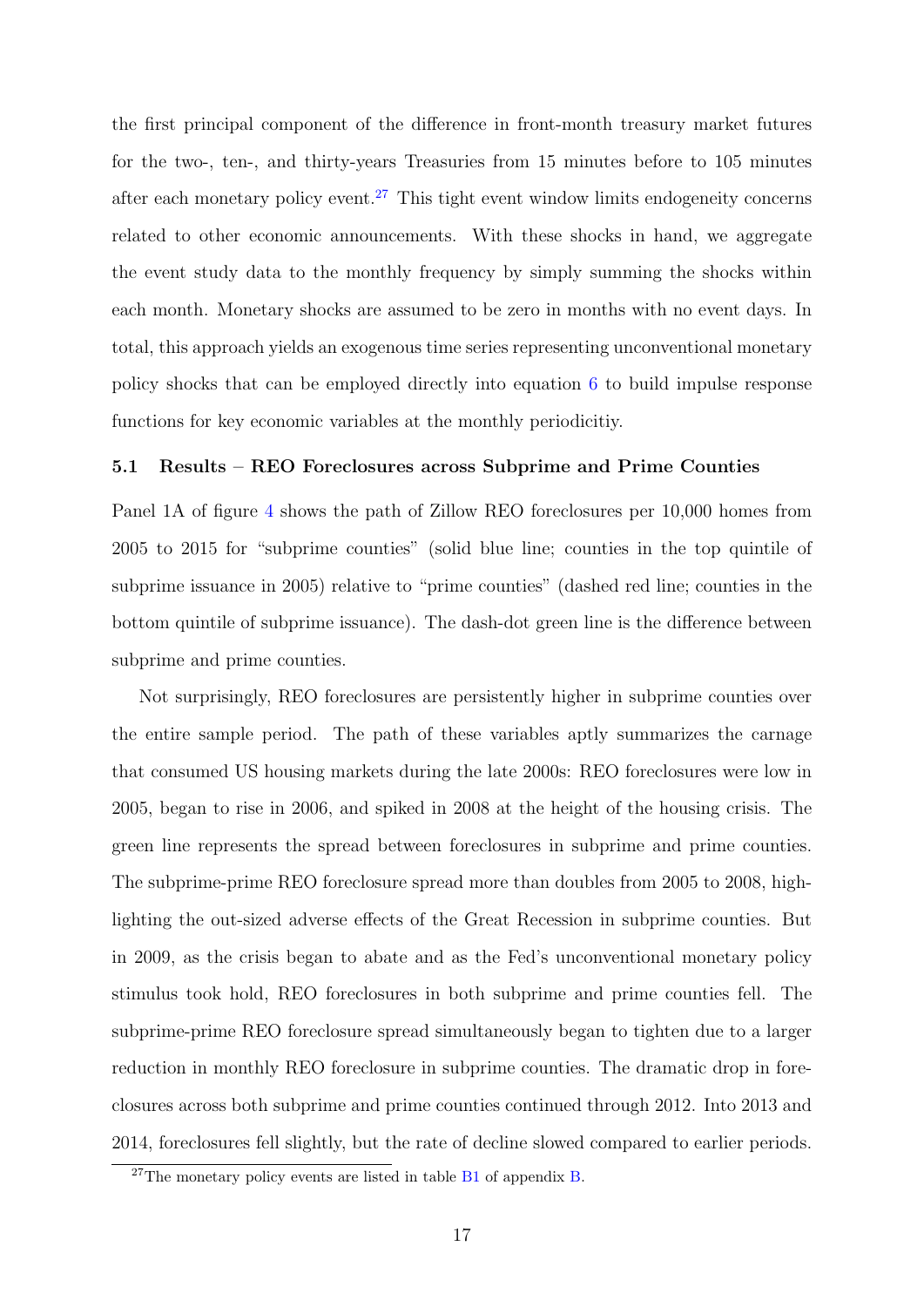Clearly, the majority of the drop in monthly REO foreclosures occurred between 2009 and 2013.

Panels 2A through 2C in figure [4](#page-31-0) show the cumulative impulse response functions computed using local projections via equation [6.](#page-16-0) Note that we estimate equation [6](#page-16-0) separately for QE1, QE2, and QE3. The gray bands around the IRFs are heteroskedasticity robust  $\pm 1$  standard error bars clustered at the state-level. As before, the subprime counties are the solid-blue lines and the dashed-red lines represent prime counties. First, panel 2A presents the cumulative dynamic responses for REO foreclosures in QE1. The vertical axis can be interpreted as the total reduction in REO foreclosure per 10,000 homes after j months due a surprise unconventional monetary easing equivalent to 1 standard deviation. The results are telling: After 18 months, an unexpected QE easing equivalent to 1 standard deviation prevents 1 foreclosure for every 10K homes in subprime counties. This result is large in magnitude and economically meaningful. As the shocks associated QE1 totaled 6.6 standard deviations (see table [1\)](#page-27-0), these results imply that QE1 shocks saved 6.6 homes per 10,000 from REO foreclosures in subprime counties.[28](#page-18-0) In contrast, QE1 had a relatively muted effect on REO foreclosures in prime counties, leading to nearly no change in REO foreclosures in prime counties after 16 months.

Panel 2B shows the cumulative IRFs for REO foreclosures across prime and subprime counties in QE2. The results indicate that there was a large reduction in REO foreclosures following a surprise unconventional monetary easing in both subprime and prime counties, with a larger decline in prime counties. Yet note that magnitude of the shocks were muted in QE2, especially compared to QE[1](#page-27-0) (table 1 columns (1) and (2)). Hence while the effects associated with unconventional monetary shocks were in fact large, the overall effect of QE2 shocks on foreclosures was likely small. Panel 2C shows that following a surprise unconventional monetary easing in QE3 that REO foreclosures increased. Yet after 12 months this effect began to reverse and was trending toward zero after 18 months. Recall from panel 1A that by QE3, REO foreclosures in both subprime and prime counties reached the lower end of their range. The shocks during QE3 were also

<span id="page-18-0"></span> $281 * 6.606 \approx 6.6$ .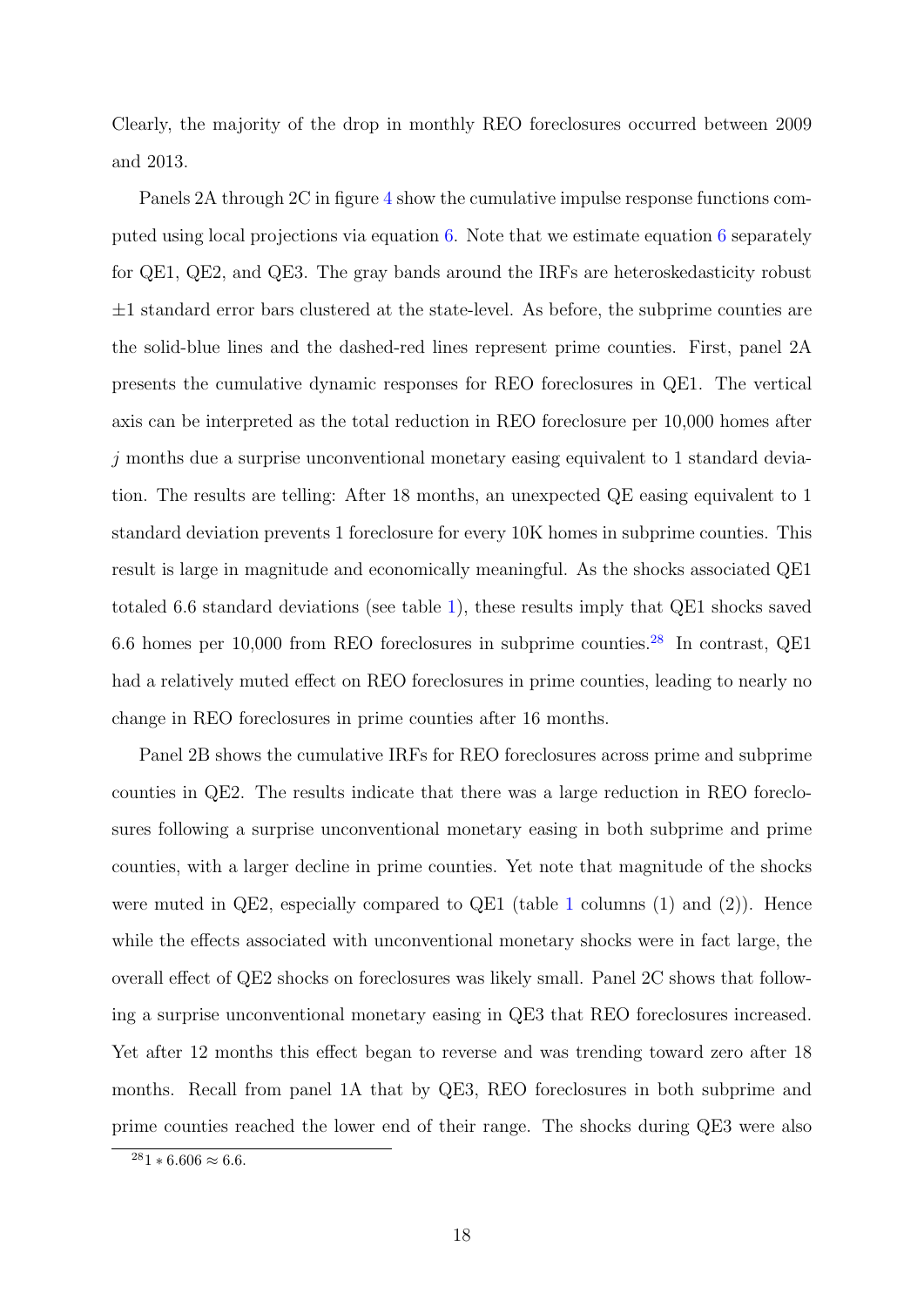relatively muted. These facts together imply that QE3 shocks likely had a minimal effect on REO foreclosures. Altogether, results from this section imply that unconventional monetary shocks had a large impact on REO foreclosures in subprime counties, matching our above daily FAVAR results, but also show that the beneficial effects were largely concentrated in QE1.

### 5.2 Results – Employment-Population across Subprime and Prime Counties

Figure [5](#page-32-0) plots the path and cumulative dynamic responses for the employment-population ratio across prime and subprime counties. The employment-population ratio is a key variable of interest for housing and real estate markets due to its role in mortgage default and foreclosure. Theory and empirics find that households only default when faced with both the double trigger of negative equity and a loss of employment [\(Foote et al.,](#page-24-4) [2008;](#page-24-4) [Bhutta et al.,](#page-24-14) [2010\)](#page-24-14).[29](#page-19-0) Employment changes thus represent an important mechanism in default behavior, providing a key channel through which unconventional monetary can affect foreclosures and thus real estate markets. Indeed, as underwater households are blocked from typical refinancing markets, the Fed can only aid distressed households and thus limit foreclosures through employment gains.

The setup of figure [5](#page-32-0) mimics figure [4.](#page-31-0) First, panel 1A of figure [5](#page-32-0) outlines the path of employment relative to population in subprime and prime counties. As expected, prime counties are associated with substantially higher employment before the recession and over the entire sample period. This is congruent with elevated credit ratings and lower default risk in prime counties.<sup>[30](#page-19-1)</sup> Yet in both subprime and prime counties, employment falls beginning in 2006, plunges with the onset of the Great Recession in 2008, and recovers anemically in the aftermath of the crisis. The flat path of employment after 2009 highlights the challenge faced by policymakers following the recession.

Panels 2A through 2C of figure [5](#page-32-0) show the cumulative IRFs for the employmentpopulation ratio in QE1, QE2, and QE3 across subprime and prime counties. The vertical axis represents the total change in employment population ratio following an

<span id="page-19-0"></span><sup>29</sup>Instead of a loss of employment, a household facing negative may default due to a divorce, an adverse health shock, etc.

<span id="page-19-1"></span><sup>30</sup>See, for example, [Mian and Sufi](#page-25-2) [\(2009\)](#page-25-2).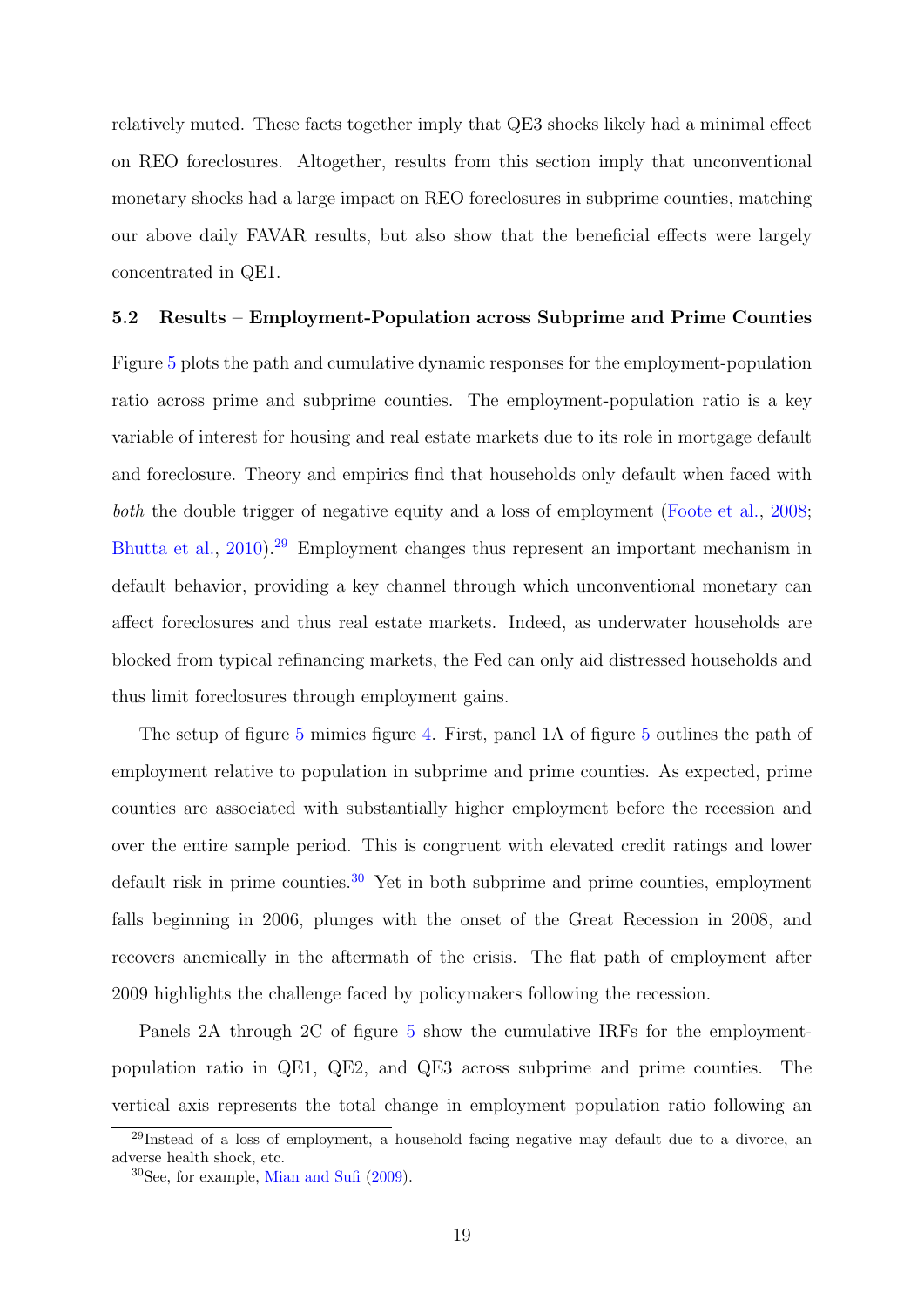unconventional monetary policy shock equivalent to 1 standard deviation after  $j$  months. In general, the results show that expansionary unconventional monetary policy shocks lead to positive employment growth in line with existing research (see e.g. [Wu and Xia](#page-26-1) [\(2016\)](#page-26-1)). Yet the impact of the monetary shocks differs across the various rounds of Quantitative Easing and prime and subprime counties. In QE1, an expansionary unconventional monetary shock equivalent to 1 standard deviation leads to an increase in the employment-population ratio in subprime counties of approximately 0.0125. This effect is large in magnitude and implies that a QE1 shock increased the employment-population ratio in subprime counties by 1.25 percentage points after 18 months. Expansionary unconventional monetary shocks also had a beneficial effect on prime counties in QE1, but the total effect after 18 months was approximately 20 percent lower than that for subprime counties.

The effects of expansionary monetary surprises on employment were large in QE2 (panel 2B of figure [5\)](#page-32-0) with the prime employment-population ratio increasing nearly 2.5 percent after 18 months following an expansionary unconventional monetary shock equivalent to 1 standard deviation. Yet as noted above, the total magnitude of the shocks during QE2 were muted, relative to QE1, limiting the overall effects of QE2 shocks on employment. Finally, panel 2C shows the cumulative dynamic responses in QE3. Again, we find positive employment growth following an expansionary monetary shock, where the beneficial QE impacts are much larger for subprime counties. Indeed, after 18 months, an expansionary monetary policy shock in QE3 equivalent to 1 standard raises the subprime employment-population ratio by 1.5 percentage points after 18 months. In comparison, that same monetary shock increases the prime employment-population ratio by less than 1 percentage point.

Overall, QE shocks are associated with an increase in employment in both subprime and prime counties. In QE1 specifically, when monetary shocks notably reduced REO foreclosures in subprime counties, employment growth was comparatively large in subprime counties and thus indicating that employment gains represent a key channel through which the Fed's unconventional stimulus can aid distressed and underwater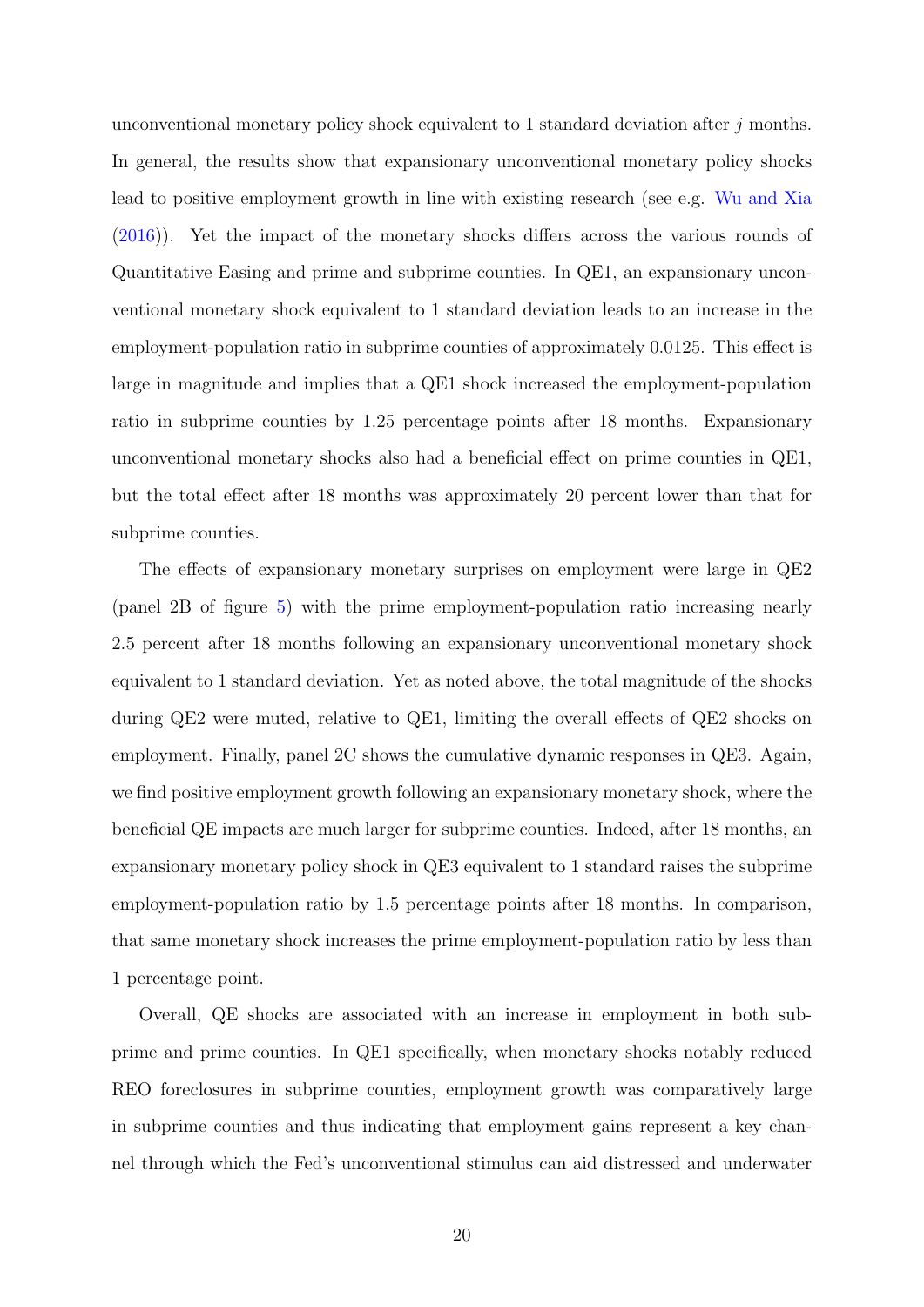households.

### 5.3 Results – Housing Returns across Subprime and Prime Counties

Opposite employment in the double trigger theory of mortgage default are house prices and housing returns. Indeed, a household with positive equity that suffers an adverse shock that may result in default can simply sell the home and reap any profits [\(Foote et al.,](#page-24-4) [2008\)](#page-24-4). Yet for all households, an increase in housing returns also increases homeowner net worth, especially for highly leveraged households, potentially leading to increased refinancing opportunities, higher consumption and real economic gains [\(Mian et al.,](#page-25-4) [2013\)](#page-25-4). Thus, elevated house prices provide several channels through which monetary policy can affect housing and real estate markets. As noted in the introduction, however, house prices declined substantially between the peak of the housing market in 2006 and the start of QE1 in November 2008. Thus, in order for the Fed to mitigate foreclosures via house prices or increase refinancing opportunities in hard-hit subprime regions, the response of house prices to unconventional monetary stimulus needed to be extremely large.

Figure [6](#page-33-0) shows monthly Zillow housing returns and cumulative IRFs across prime and subprime counties. The layout mirrors figures [4](#page-31-0) and [5.](#page-32-0) As seen in panel 1A, monthly housing returns were large and positive prior to crisis and exceeded 1 percent *per month*. But after the US housing market peaked in 2005, housing returns began to fall before barreling downward from 2006 to 2008. Housing returns then bottomed out in 2008 and 2009 but did not reach sustained positive levels until 2012. The slow recovery of the housing market, particularly for those in subprime counties facing extreme housing leverage, was likely a key contributor to the slow economic recovery following the Great Recession [\(Mian et al.,](#page-25-4) [2013;](#page-25-4) [Gabriel et al.,](#page-24-15) [2017\)](#page-24-15).

The cumulative IRFs in panels 2A through 2C represent house price growth following a surprise expansionary unconventional monetary easing equivalent to 1 standard deviation. The results show that QE did not have a notable positive impact on house prices in QE1 and QE3. During QE2, however, the effects were large and positive and coincide with a large increase in other asset prices, such as those for equities: An unexpected monetary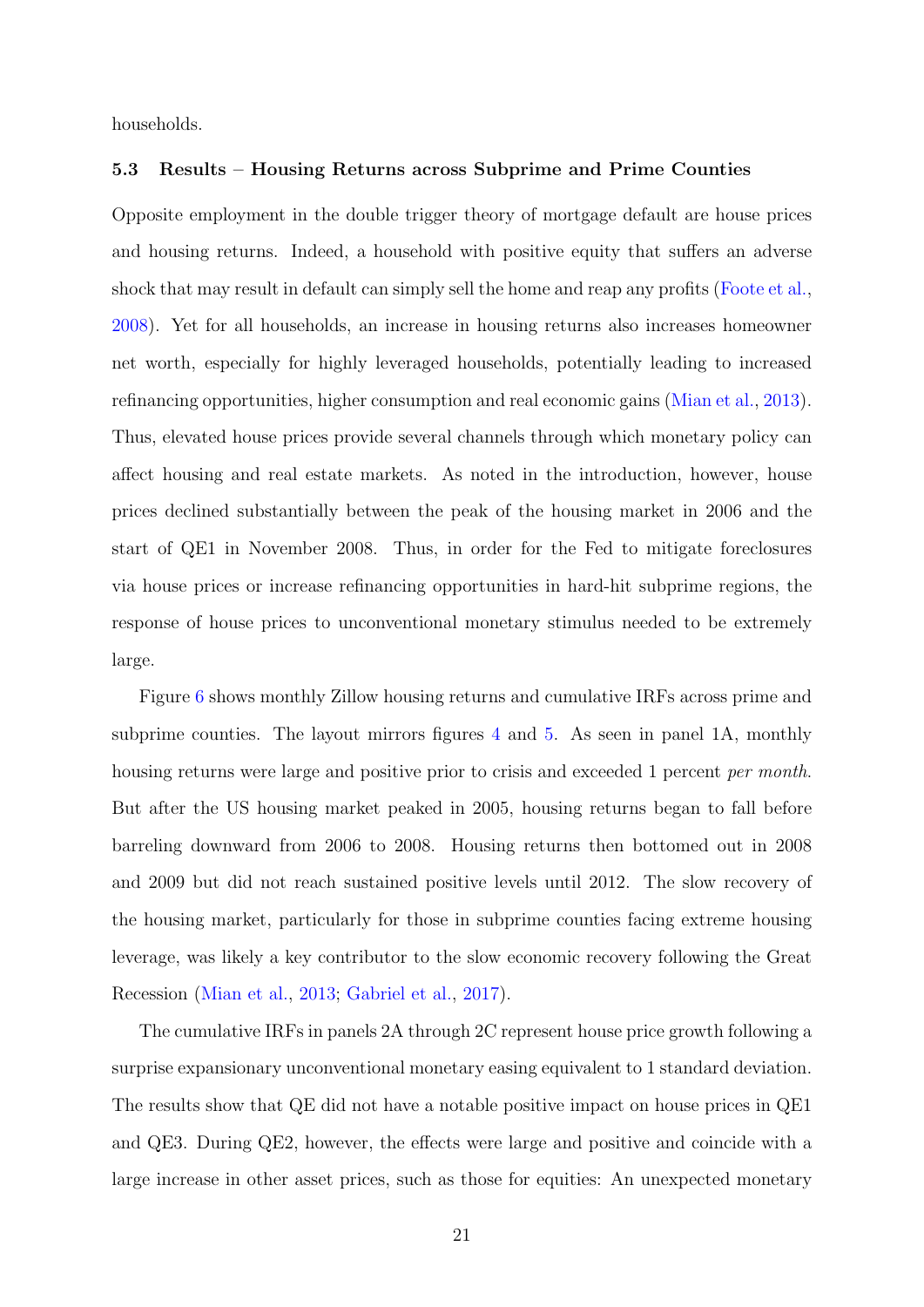easing equivalent to 1 standard deviation increased subprime house prices by nearly 4 percent and prime house prices by over 3 percent. Yet as noted above and in table [1,](#page-27-0) shocks in QE2 were smaller than those in QE1, likely muting the impact of unconventional monetary policy on housing returns. In QE3, house prices initially increased following an expansionary unconventional monetary shock but then retreated after approximately 6 months.

Overall, the IRFs for house prices in figure [6](#page-33-0) are small in magnitude, suggesting that the impact of unconventional monetary stimulus on foreclosures via housing returns is limited.

### 6 Conclusion

Overall for the Fed to achieve its mandate of full employment following a downturn, its policies must be efficacious in the local areas suffering from employment losses. Further mitigating the effects of economic factors weighing on the economy can speed recovery. In this paper we thus examine the effects of unconventional monetary policy on mortgage default and foreclosure, variables that caused the Great Recession and slowed the subsequent recovery [\(Mian and Sufi,](#page-25-2) [2009,](#page-25-2) [2014\)](#page-25-3). Our findings show that expansionary unconventional monetary policy shocks lowered foreclosures in the hard-hit subprime regions. This effect was large in magnitude especially compared to foreclosure reductions in prime regions. We arrive at these results using both high and low frequency data in VAR models with different estimation schemes. Breaking out the effects across the various rounds of Quantitative Easing shows that the reduction in foreclosures due to unconventional monetary policy shocks was concentrated in QE1 during the height of the crisis. The effects of unconventional monetary policy shocks in QE2 and QE3 were comparatively muted: In QE2, the size of the monetary shocks was small, limiting potential effects; and by QE3 foreclosures stabilized in both subprime and prime housing markets, closing off foreclosure reduction as a monetary policy transmission mechanism.

We then explore the economic underpinnings of the relationship between unconventional monetary policy and housing defaults. Our approached is guided by the double trigger theory of mortgage default [\(Foote et al.,](#page-24-4) [2008\)](#page-24-4) and we thus investigate the effects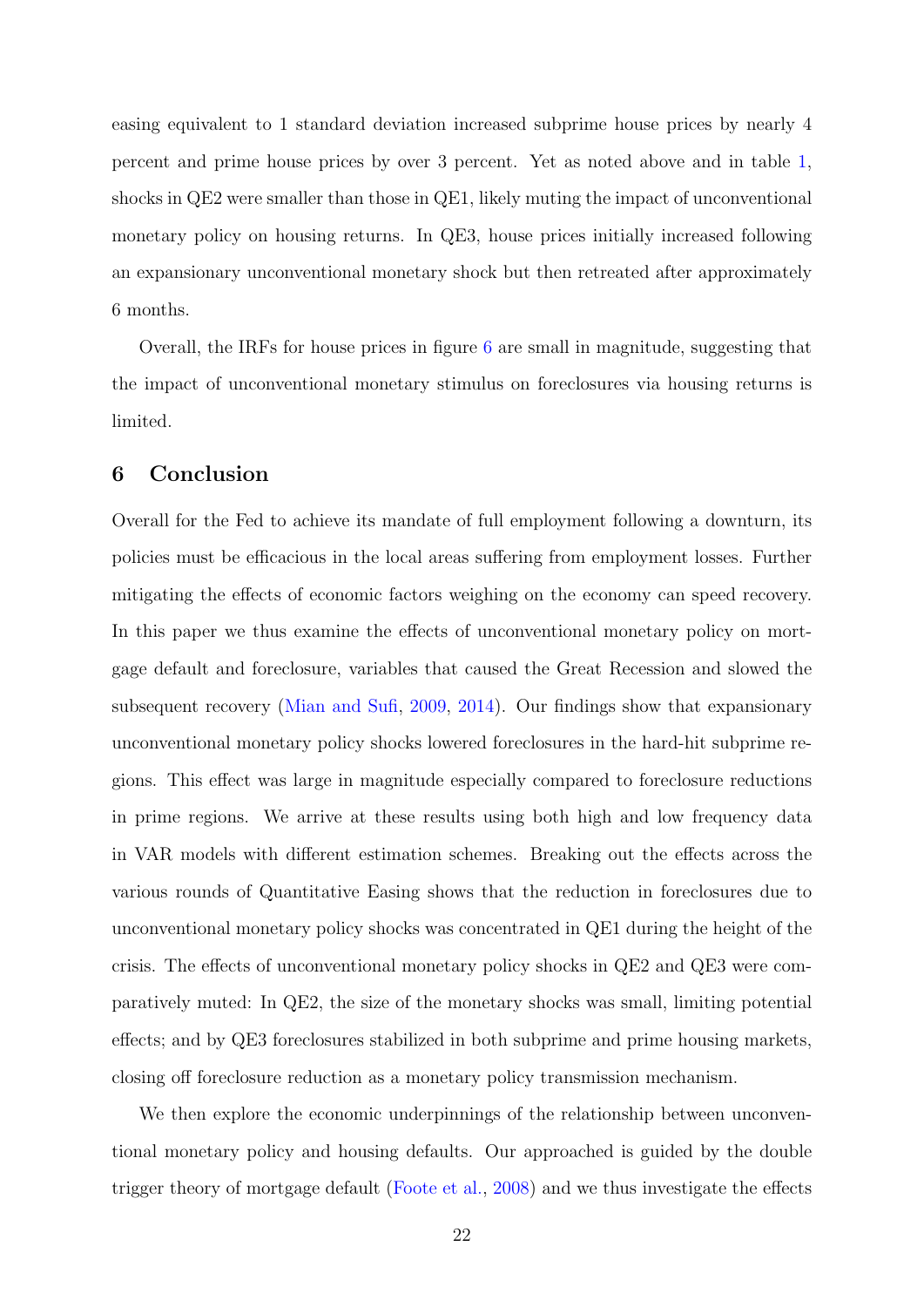of the Fed's recent policies on employment and housing returns. In line with the double trigger theory and beneficial effects of Fed crisis policy in hard-hit areas, we find an out-sized impact of unconventional monetary policy shocks on employment in subprime regions. This result highlights how Fed policies reached the most dire local economies at the height of the crisis.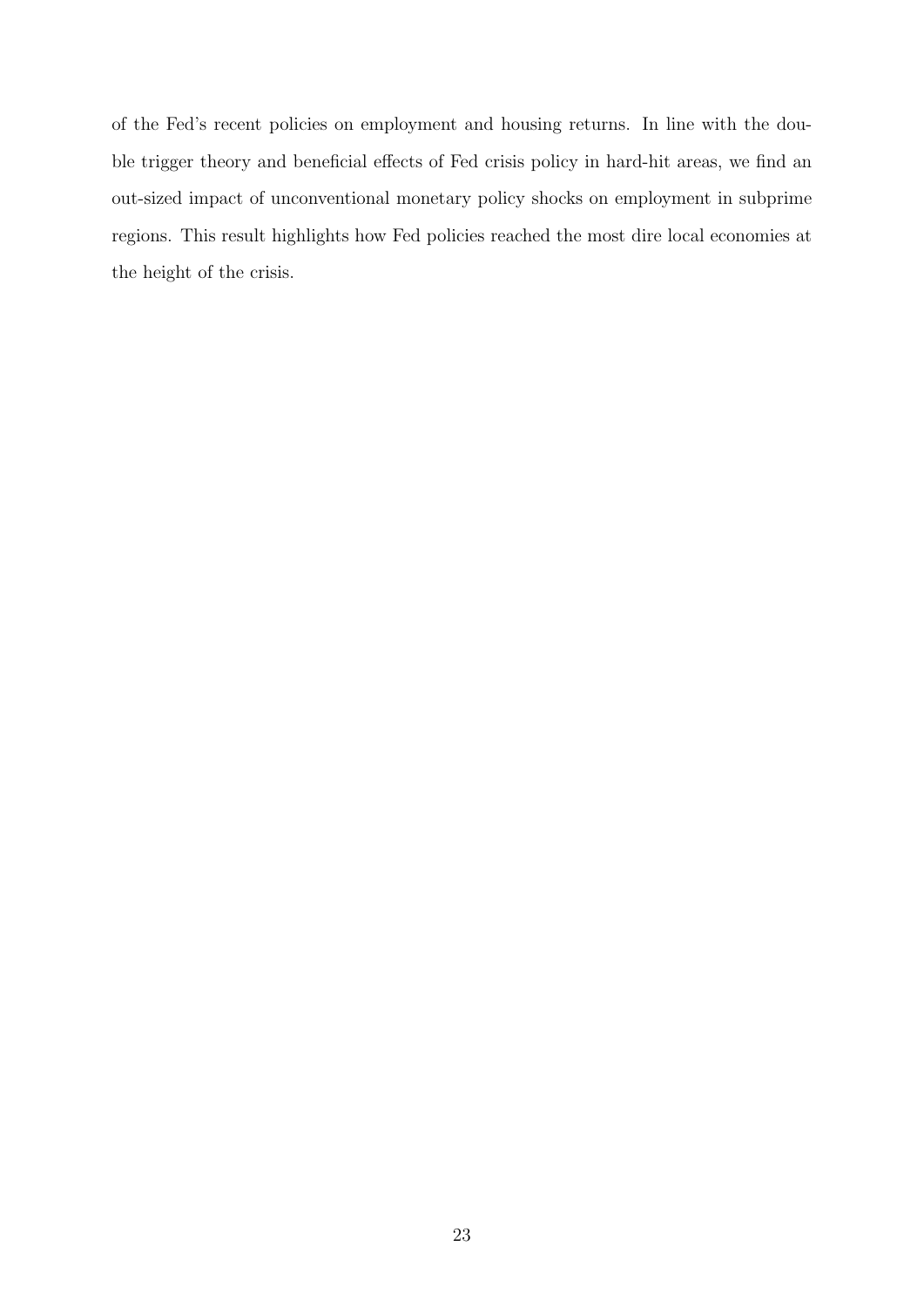### References

- <span id="page-24-3"></span>M. Beraja, A. Fuster, E. Hurst, and J. Vavra. Regional heterogeneity and monetary policy. Working Paper, 2017.
- <span id="page-24-7"></span>B. S. Bernanke and K. N. Kuttner. What explains the stock market's reaction to federal reserve policy? The Journal of Finance, 60(3):1221–1257, 2005.
- <span id="page-24-12"></span>B. S. Bernanke, J. Boivin, and P. Eliasz. Measuring the effects of monetary policy: a factor-augmented vector autoregressive (favar) approach. The Quarterly Journal of Economics, 120(1):387–422, 2005.
- <span id="page-24-14"></span>N. Bhutta, H. Shan, and J. Dokko. The depth of negative equity and mortgage default decisions. 2010.
- <span id="page-24-13"></span>J. Boivin, M. P. Giannoni, and I. Mihov. Sticky prices and monetary policy: Evidence from disaggregated us data. The American Economic Review, 99(1):pp. 350–384, 2009. ISSN 00028282.
- <span id="page-24-6"></span>M. Chauvet, S. Gabriel, and C. Lutz. Mortgage default risk: New evidence from internet search queries. Journal of Urban Economics, 96:91–111, 2016.
- <span id="page-24-4"></span>C. L. Foote, K. Gerardi, and P. S. Willen. Negative equity and foreclosure: Theory and evidence. Journal of Urban Economics, 64(2):234–245, 2008.
- <span id="page-24-15"></span>S. Gabriel, M. Iacoviello, and C. Lutz. A crisis of missed opportunities? foreclosure costs and mortgage modification during the great recession. Working Paper, 2017.
- <span id="page-24-11"></span>K. Gerardi, A. H. Shapiro, and P. Willen. Subprime outcomes: Risky mortgages, homeownership experiences, and foreclosures. Working Paper, 2007.
- <span id="page-24-0"></span>S. Gilchrist and E. Zakrajšek. The impact of the federal reserve's large-scale asset purchase programs on corporate credit risk. Journal of Money, Credit and Banking, 45  $(s2):29-57, 2013.$
- <span id="page-24-9"></span>R. Glick and S. Leduc. Unconventional monetary policy and the dollar: conventional signs, unconventional magnitudes. Manuscript, Federal Reserve Bank of San Francisco, 2015.
- <span id="page-24-5"></span>J. Gyourko and J. Tracy. Reconciling theory and empirics on the role of unemployment in mortgage default. Journal of Urban Economics, 80:87–96, 2014.
- <span id="page-24-1"></span>D. Hancock and W. Passmore. Did the federal reserve's mbs purchase program lower mortgage rates? Journal of Monetary Economics, 58(5):498–514, 2011.
- <span id="page-24-2"></span>A. Hedlund, F. Karahan, K. Mitman, and S. Ozkan. Monetary policy, heterogeneity, and the housing channel. Working Paper, 2016.
- <span id="page-24-10"></span>J. Hull. Credit ratings and the securitization of subprime mortgages. Working Paper, 2010.
- <span id="page-24-8"></span> $\dot{O}$ . Jordà et al. Estimation and inference of impulse responses local projections. American economic review, 95(1):161–182, 2005.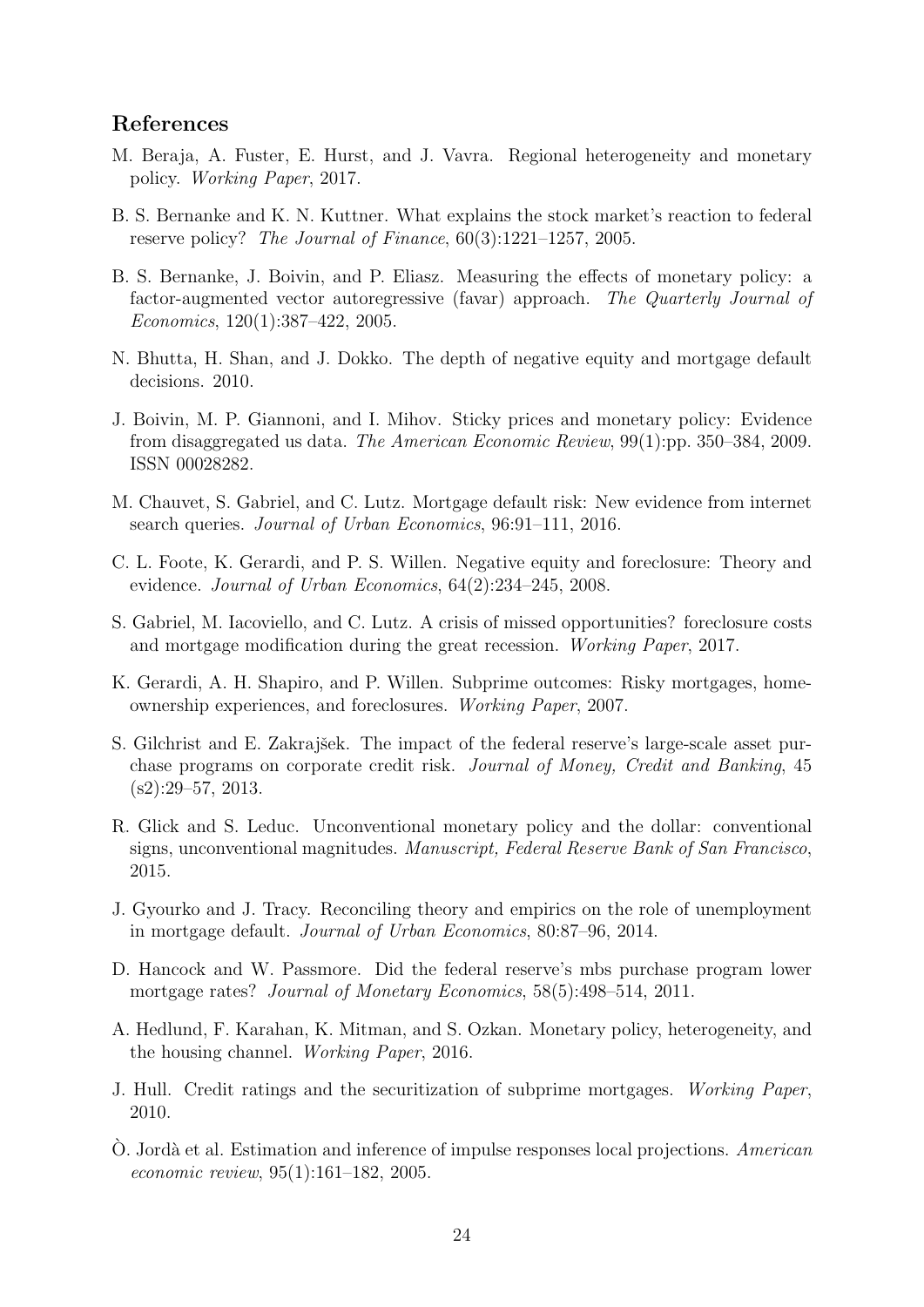- <span id="page-25-12"></span>R. Kelly and F. McCann. Some defaults are deeper than others: Understanding long-term mortgage arrears. Journal of Banking & Finance,  $72:15-27$ ,  $2016$ .
- <span id="page-25-15"></span>L. Kilian. Small-sample confidence intervals for impulse response functions. Review of Economics and Statistics, 80(2):218–230, 1998.
- <span id="page-25-5"></span>M. D. Maggio, A. Kermani, and C. Palmer. How quantitative easing works: Evidence on the refinancing channel. 2016.
- <span id="page-25-11"></span>C. Mayer, K. Pence, and S. M. Sherlund. The rise in mortgage defaults. The Journal of Economic Perspectives, 23(1):27–50, 2009.
- <span id="page-25-10"></span>C. Mayer, E. Morrison, T. Piskorski, and A. Gupta. Mortgage modification and strategic behavior: evidence from a legal settlement with countrywide. The American Economic Review, 104(9):2830–2857, 2014.
- <span id="page-25-13"></span>C. J. Mayer and K. Pence. Subprime mortgages: what, where, and to whom? Technical report, National Bureau of Economic Research, 2008.
- <span id="page-25-2"></span>A. Mian and A. Sufi. The consequences of mortgage credit expansion: Evidence from the us mortgage default crisis. The Quarterly Journal of Economics, 124(4):1449–1496, 2009.
- <span id="page-25-3"></span>A. Mian and A. Sufi. What explains the 2007–2009 drop in employment? Econometrica, 82(6):2197–2223, 2014.
- <span id="page-25-4"></span>A. Mian, K. Rao, and A. Sufi. Household balance sheets, consumption, and the economic slump. The Quarterly Journal of Economics, 128(4):1687–1726, 2013.
- <span id="page-25-16"></span>D. N. Politis and J. P. Romano. The stationary bootstrap. Journal of the American Statistical Association, 89(428):1303–1313, 1994.
- <span id="page-25-6"></span>R. Rigobon. Identification through heteroskedasticity. Review of Economics and Statistics, 85(4):777–792, 2003.
- <span id="page-25-7"></span>R. Rigobon and B. Sack. Measuring the reaction of monetary policy to the stock market. The Quarterly Journal of Economics, 118(2):639–669, 2003.
- <span id="page-25-8"></span>R. Rigobon and B. Sack. The impact of monetary policy on asset prices. Journal of Monetary Economics, 51(8):1553–1575, 2004.
- <span id="page-25-9"></span>R. Rigobon and B. Sack. The effects of war risk on us financial markets. Journal of Banking and Finance, 29(7):1769–1789, 2005.
- <span id="page-25-1"></span>J. H. Rogers, C. Scotti, and J. H. Wright. Evaluating asset-market effects of unconventional monetary policy: a multi-country review. Economic Policy, 29(80):749–799, 2014.
- <span id="page-25-14"></span>C. A. Sims. Interpreting the macroeconomic time series facts: the effects of monetary policy. European Economic Review, 36(5):975–1000, 1992.
- <span id="page-25-0"></span>J. S. Tracy and H. S. Schneider. Stocks in the household portfolio: A look back at the 1990s. Current Issues in Economics and Finance, 7(4), 2001.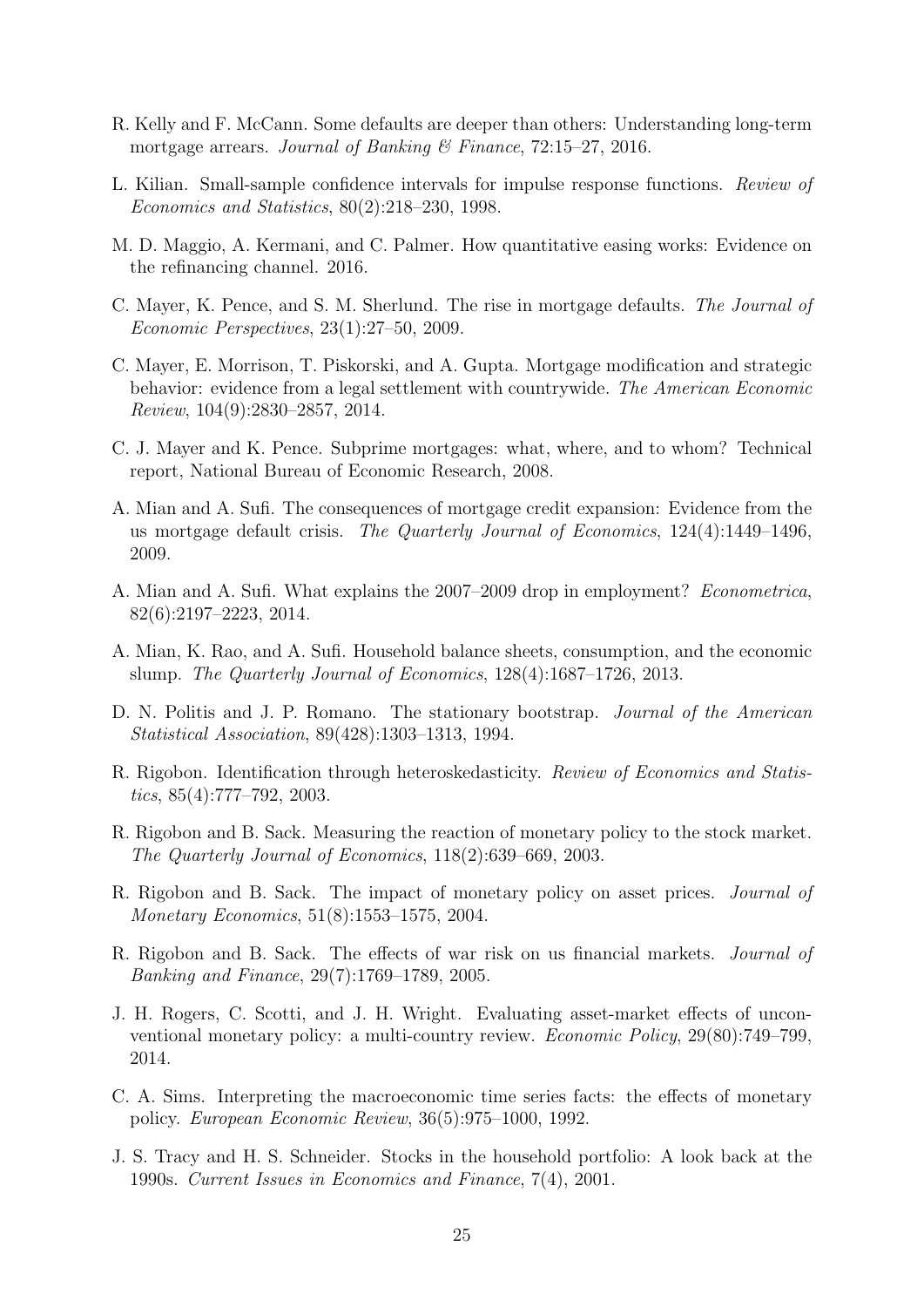- <span id="page-26-0"></span>J. H. Wright. What does monetary policy do to long-term interest rates at the zero lower bound? The Economic Journal, 122(564):F447–F466, 2012.
- <span id="page-26-1"></span>J. C. Wu and F. D. Xia. Measuring the macroeconomic impact of monetary policy at the zero lower bound. Journal of Money, Credit and Banking, 48(2-3):253–291, 2016.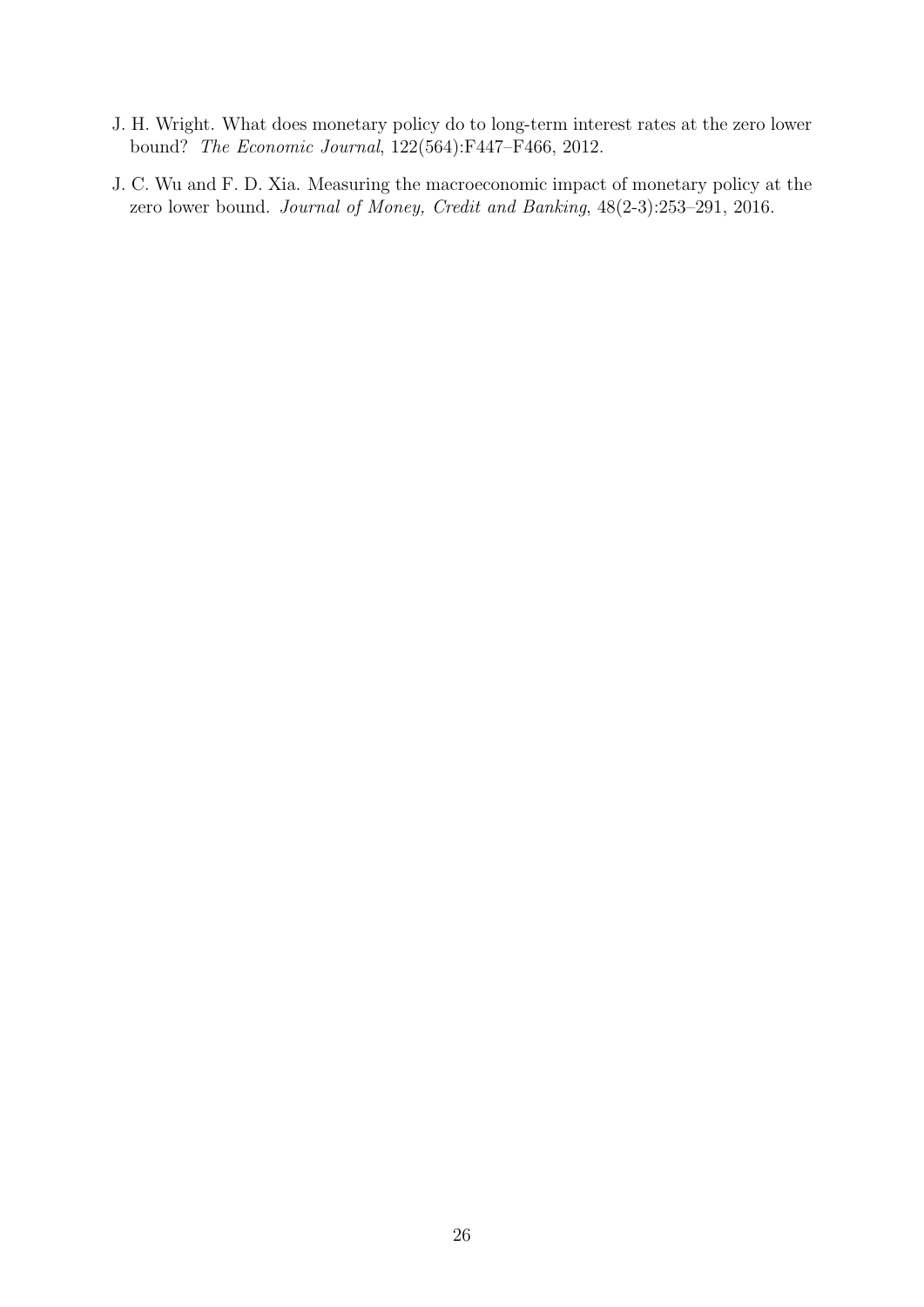### <span id="page-27-0"></span>A Tables & Figures

|                                  | QE1<br>(1)     | QE2<br>(2) | QE3<br>$\left(3\right)$ | Taper<br>$\left( 4\right)$ | Total<br>(5) |
|----------------------------------|----------------|------------|-------------------------|----------------------------|--------------|
| Event Days                       | 15             | 21         | 6                       | 6                          | 48           |
| Event Days with a Positive Shock | $\overline{7}$ | 10         |                         | 3                          | 21           |
| Event Days with a Negative Shock | 8              | 11         | 5                       | 3                          | 27           |
| Maximum Shock                    | 4.287          | 1.139      | 0.413                   | 2.045                      | 4.287        |
| Minimum Shock                    | $-1.299$       | $-1.261$   | $-0.913$                | $-0.811$                   | $-1.299$     |
| Sum of Shocks                    | 6.606          | $-1.255$   | $-1.666$                | 0.933                      | 4.618        |
| Mean of Shocks                   | 0.440          | $-0.060$   | $-0.278$                | 0.156                      | 0.096        |

Table 1: Summary of Shocks Across QE1, QE2, QE3, and the Taper Period

Notes: Summary statistics for unconventional monetary policy shocks over event days across QE1, QE2, QE3, and the Taper Period. Unconventional monetary policy shocks are calculated from the first principal component in the two-, ten-, and thirty-year front-month Treasury market futures from 15 before to 105 minutes after the monetary policy event. The shocks are standardized to have unit variance and so that positive shocks are associated with monetary easing.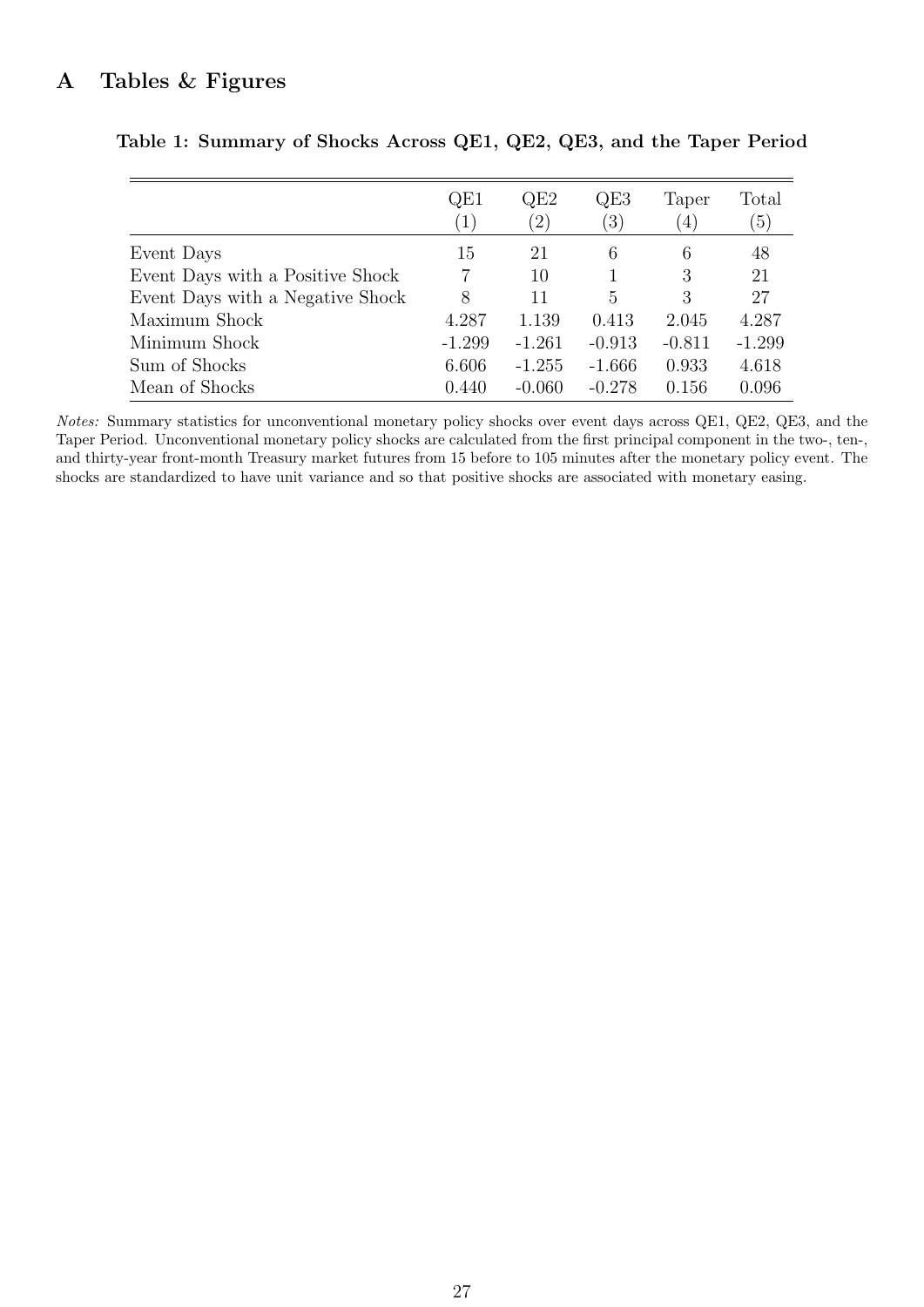<span id="page-28-0"></span>The blue line represents subprime counties, the red line signifies prime counties, and the green line is the difference between subprime and prime Figure 1: Refinances per 10,000 Households Across Subprime and Prime Counties - Monthly Fannie Mae Refinances per 10,000 households. The blue line represents subprime counties, the red line signifies prime counties, and the green line is the difference between subprime and prime Figure 1: Refinances per 10,000 Households Across Subprime and Prime Counties - Monthly Fannie Mae Refinances per 10,000 households. counties.



## Refinances per 10,000 Households **Refinances per 10,000 Households**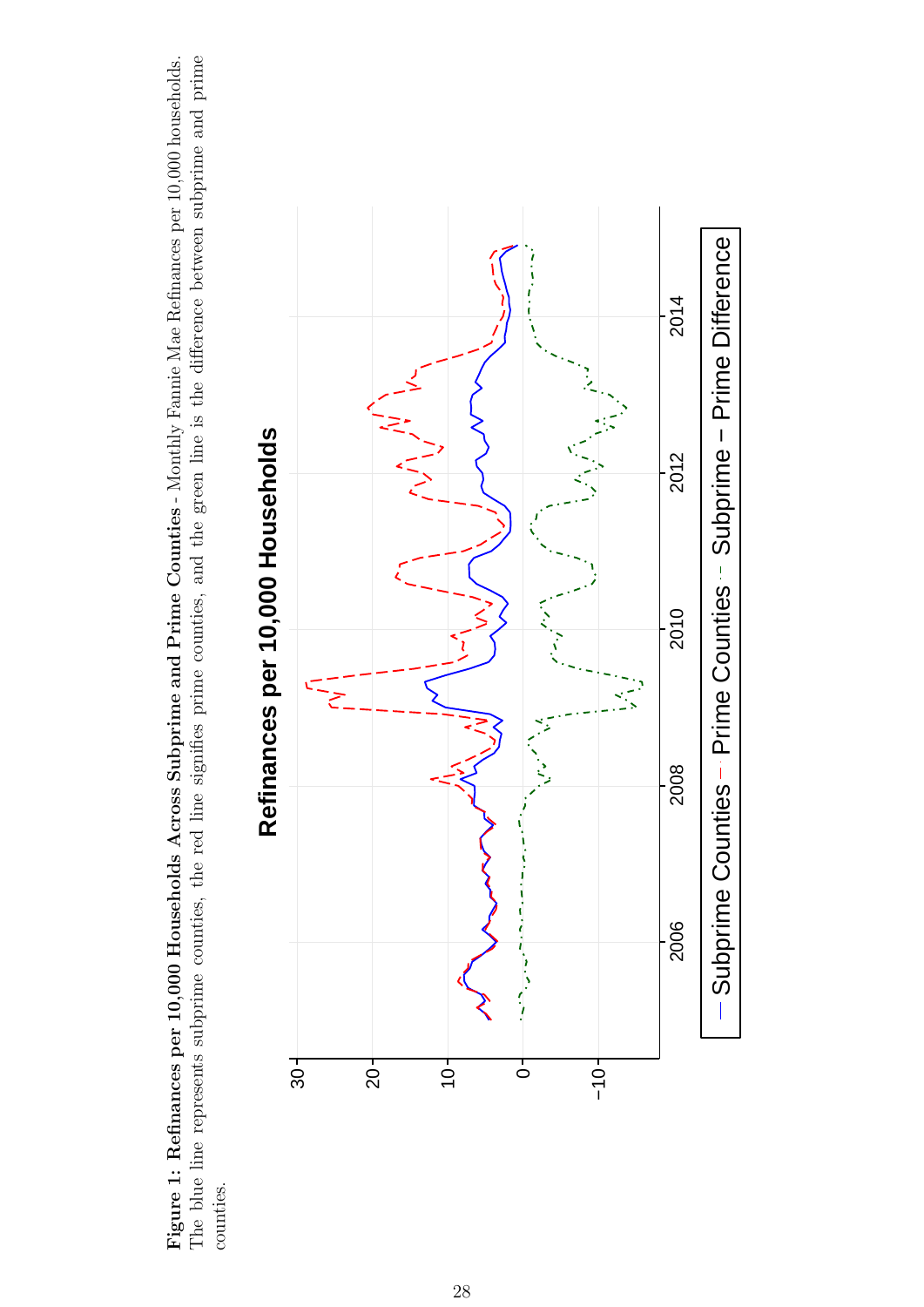<span id="page-29-0"></span>Figure 2: House Prices in Subprime Regions - FHFA quarterly all-transaction house price indices from 2002Q1 to 2016Q4. All series equal 100 in  $2002Q1$ . The black-dashed vertical line is the is the start of QE1 in  $2008Q4$ . The FRED series IDs for the house price indices for Las Vegas, Phoenix, Figure 2: House Prices in Subprime Regions - FHFA quarterly all-transaction house price indices from 2002Q1 to 2016Q4. All series equal 100 in 2002Q1. The black-dashed vertical line is the is the start of QE1 in 2008Q4. The FRED series IDs for the house price indices for Las Vegas, Phoenix, and Riverside-San Bernardino are ATNHPIUS29820Q, ATNHPIUS38060Q, ATNHPIUS40140Q. and Riverside-San Bernardino are ATNHPIUS29820Q, ATNHPIUS38060Q, ATNHPIUS40140Q.



# House Prices in Selected Subprime Areas **House Prices in Selected Subprime Areas**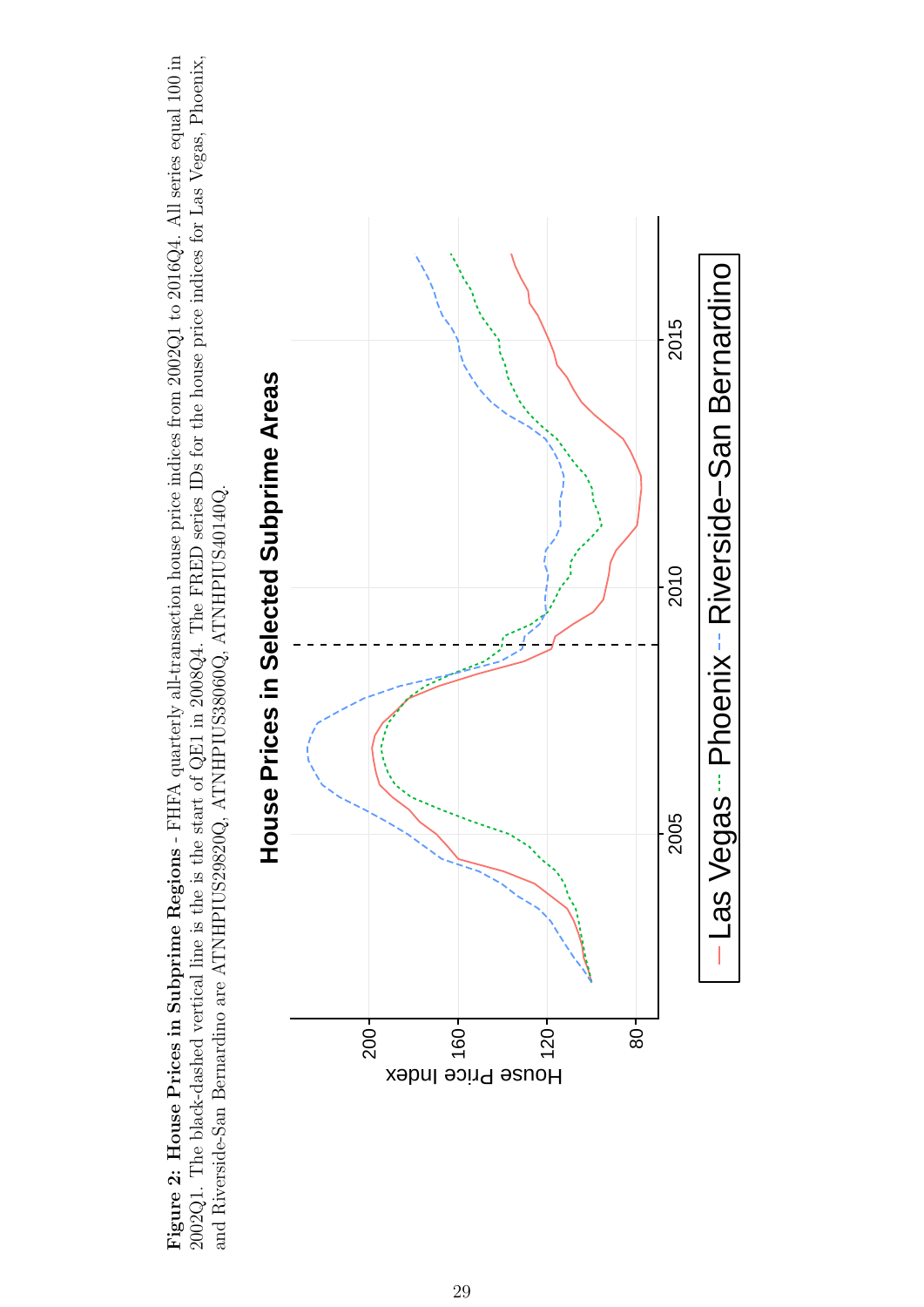<span id="page-30-0"></span>Panel 1A plots the daily ABX Aaa index from 2006 to 2014. Panels 2A through 3B plot structural dynamic responses during the zero lower bound period. The vector autoregression is identified by assuming that unconventional monetary shocks are heteroskedastic across monetary policy event and non-event days. Impulse responses are normalized so that the 10-year Treasury falls immediately by 25 basis points. Gray bands are 90 percent Figure 3: Daily ABX Aaa Subprime Credit Default Swaps - The ABX Aaa index measures the cost to insure subprime Aaa mortgage debt. Figure 3: Daily ABX Aaa Subprime Credit Default Swaps - The ABX Aaa index measures the cost to insure subprime Aaa mortgage debt. Panel 1A plots the daily ABX Aaa index from 2006 to 2014. Panels 2A through 3B plot structural dynamic responses during the zero lower bound period. The vector autoregression is identified by assuming that unconventional monetary shocks are heteroskedastic across monetary policy event and non-event days. Impulse responses are normalized so that the 10-year Treasury falls immediately by 25 basis points. Gray bands are 90 percent confidence intervals computed using the two-step stationary bootstrap procedure of Kilian  $(1998)$  and Politis and Romano  $(1994)$ . confidence intervals computed using the two-step stationary bootstrap procedure of [Kilian](#page-25-15) [\(1998\)](#page-25-15) and Politis and [Romano](#page-25-16) [\(1994\)](#page-25-16).

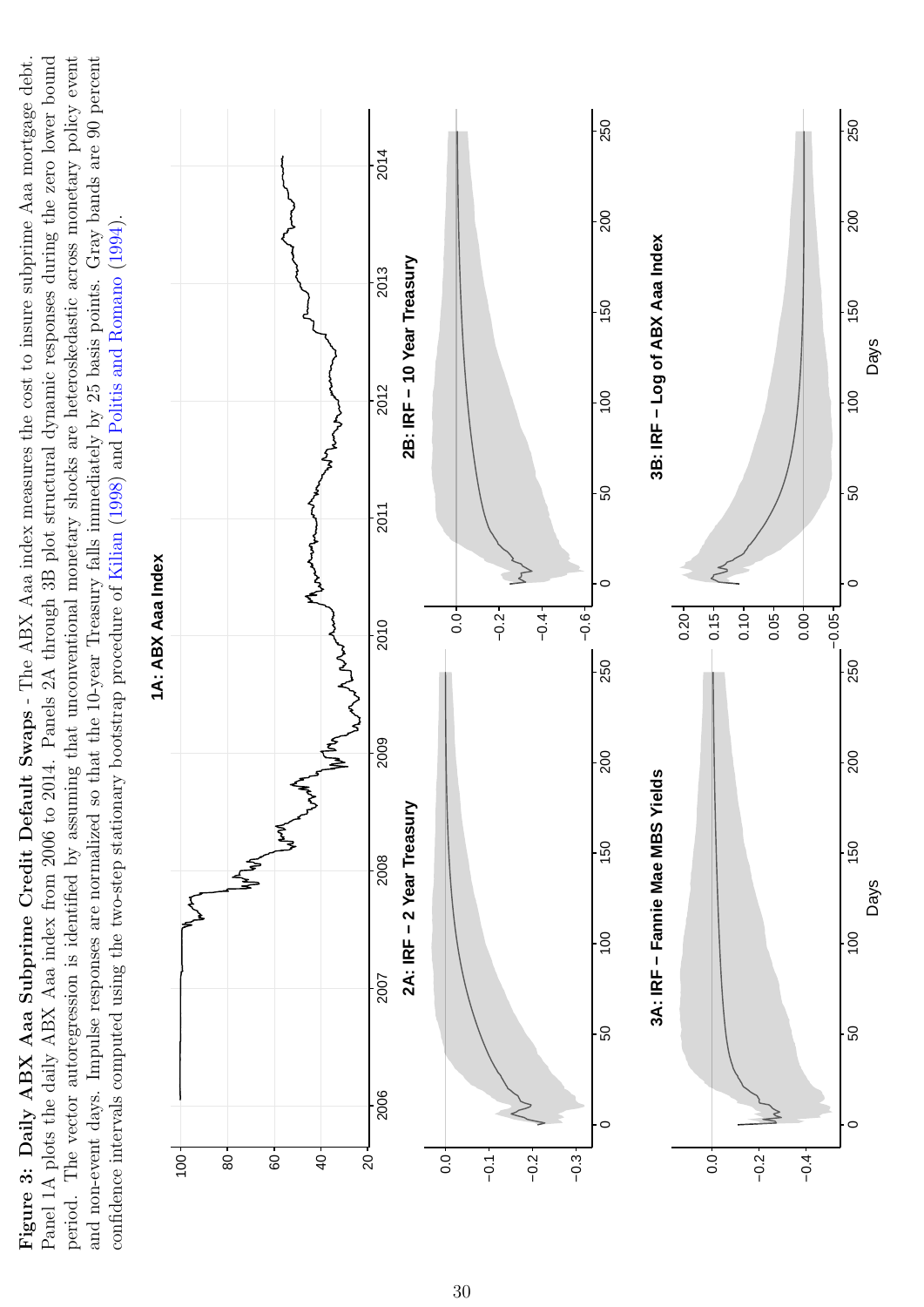<span id="page-31-0"></span>Figure 4: Foreclosures Across Subprime and Prime Counties - Monthly Zillow Real Estate Owned (REO) Foreclosures per 10,000 homes across subprime and prime counties. The blue-solid lines represent subprime counties, the red-dashed lines are prime counties, and green line is the difference between subprime and prime counties. Panel 1 plots Zillow REO Foreclosures per 10,000 homes from 2005 to 2015. Panels 2A, 2B, 2C show QE3, respectively. The IRFs are estimated using local projections. The gray bands are  $\pm 1$  heteroskedasticity-robust standard errors clustered at the cumulative reduced-form dynamic responses following a surprise unconventional monetary easing equivalent to 1 standard deviation for  $QED$ , or  $QED$ , or Figure 4: Foreclosures Across Subprime and Prime Counties - Monthly Zillow Real Estate Owned (REO) Foreclosures per 10,000 homes across subprime and prime counties. The blue-solid lines represent subprime counties, the red-dashed lines are prime counties, and green line is the difference between subprime and prime counties. Panel 1 plots Zillow REO Foreclosures per 10,000 homes from 2005 to 2015. Panels 2A, 2B, 2C show<br> QE3, respectively. The IRFs are estimated using local projections. The gray bands are ±1 heteroskedasticity-robust standard errors clustered at the cumulative reduced-form dynamic responses following a surprise unconventional monetary easing equivalent to 1 standard deviation for QE1, QE2, or state-level.



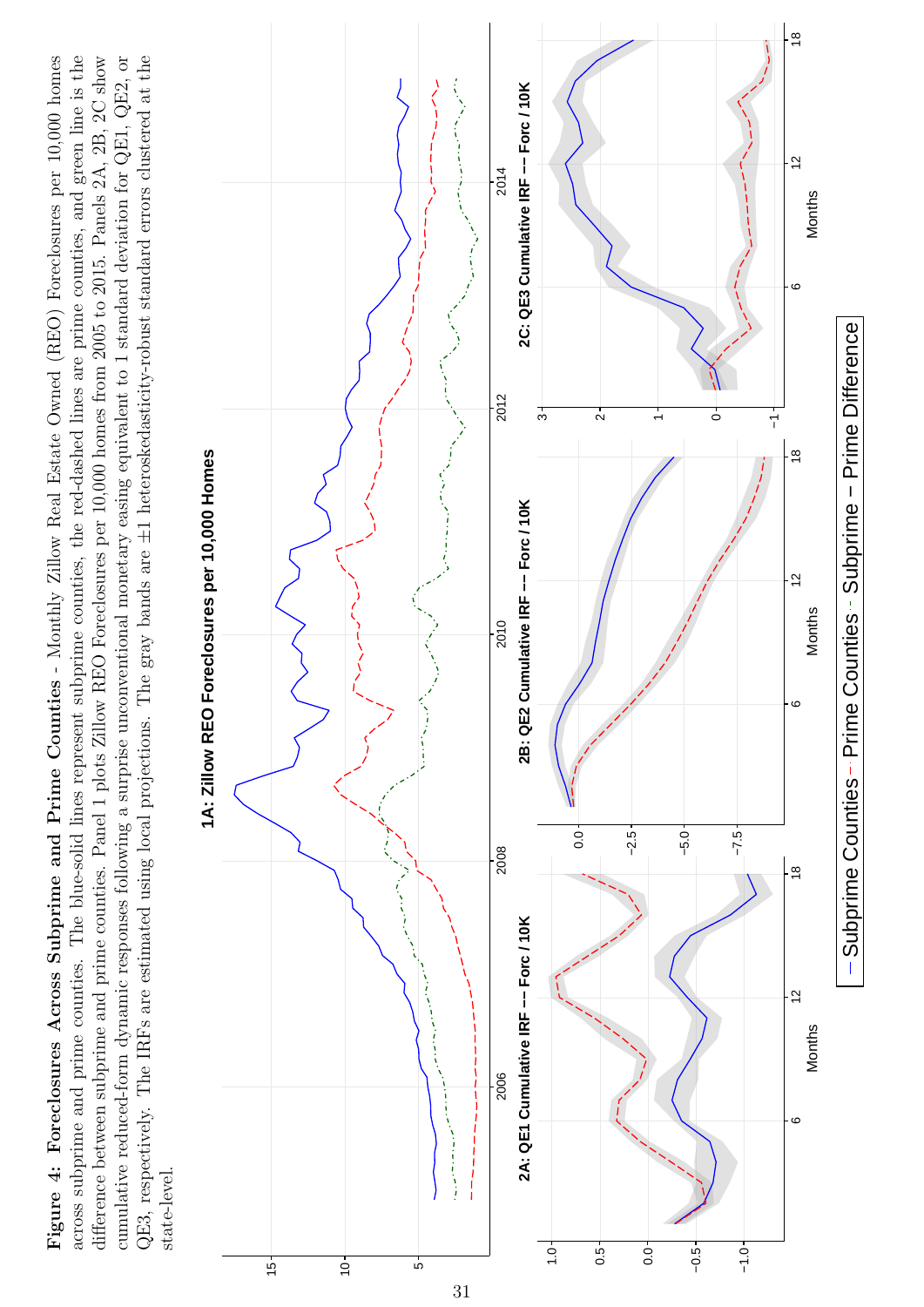<span id="page-32-0"></span>ratio from 2005 to 2015. Panels 2A, 2B, 2C show cumulative dynamic responses following a surprise unconventional monetary easing equivalent to 1 standard deviation for QE1, QE2, or QE3, respectively. The IRFs are estimated using local projections. The gray bands are  $\pm 1$  heteroskedasticity-robust Figure 5: Employment-Population Across Subprime and Prime Counties - The monthly employment-population ratio across subprime and prime counties. The blue-solid lines represent subprime counties, and the red-dashed lines are prime counties. Panel 1 plots employment-population ratio from 2005 to 2015. Panels 2A, 2B, 2C show cumulative dynamic responses following a surprise unconventional monetary easing equivalent to 1 Figure 5: Employment-Population Across Subprime and Prime Counties - The monthly employment-population ratio across subprime and prime counties. The blue-solid lines represent subprime counties, and the red-dashed lines are prime counties. Panel 1 plots employment-population ±1 heteroskedasticity-robust standard deviation for QE1, QE2, or QE3, respectively. The IRFs are estimated using local projections. The gray bands are standard errors clustered at the state-level. standard errors clustered at the state-level.



1A: Employment-Population Ratio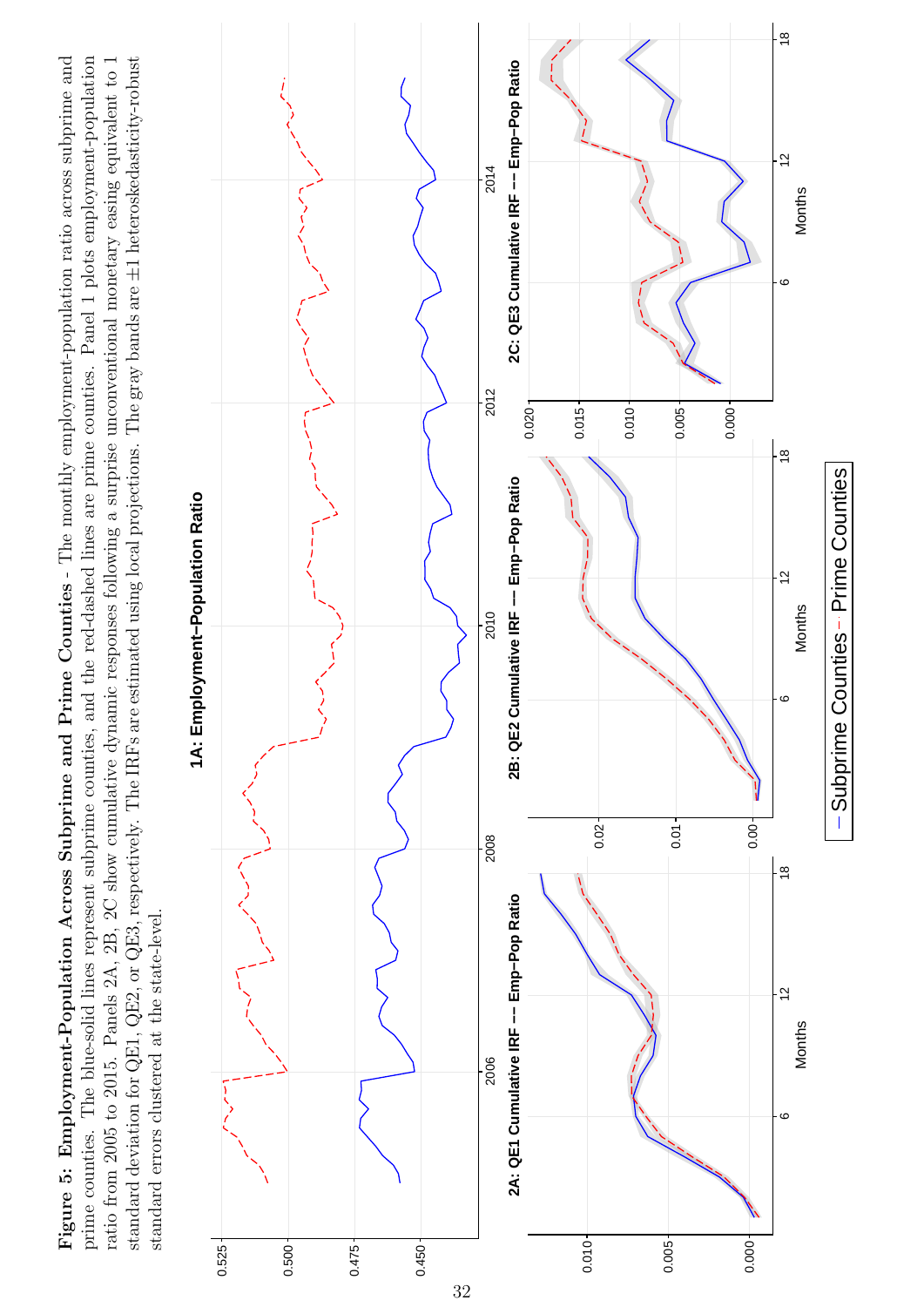<span id="page-33-0"></span>2015. Panels 2A, 2B, 2C show cumulative dynamic responses (house price growth) following a surprise unconventional monetary easing equivalent to 1 Figure 6: House Price Returns Across Subprime and Prime Counties - Monthly Zillow house price returns across subprime and prime counties. The blue-solid lines represent subprime counties, and the red-dashed lines are prime counties. Panel 1 plots house price returns from 2005 to standard deviation for QE1, QE2, or QE3, respectively. The IRFs are estimated using local projections. The gray bands are  $\pm 1$  heteroskedasticity-robust 2015. Panels 2A, 2B, 2C show cumulative dynamic responses (house price growth) following a surprise unconventional monetary easing equivalent to 1 Figure 6: House Price Returns Across Subprime and Prime Counties - Monthly Zillow house price returns across subprime and prime counties. The blue-solid lines represent subprime counties, and the red-dashed lines are prime counties. Panel 1 plots house price returns from 2005 to ±1 heteroskedasticity-robust standard deviation for QE1, QE2, or QE3, respectively. The IRFs are estimated using local projections. The gray bands are standard errors clustered at the state-level. standard errors clustered at the state-level.



1A: Monthly Zillow Housing Returns **1A: Monthly Zillow Housing Returns**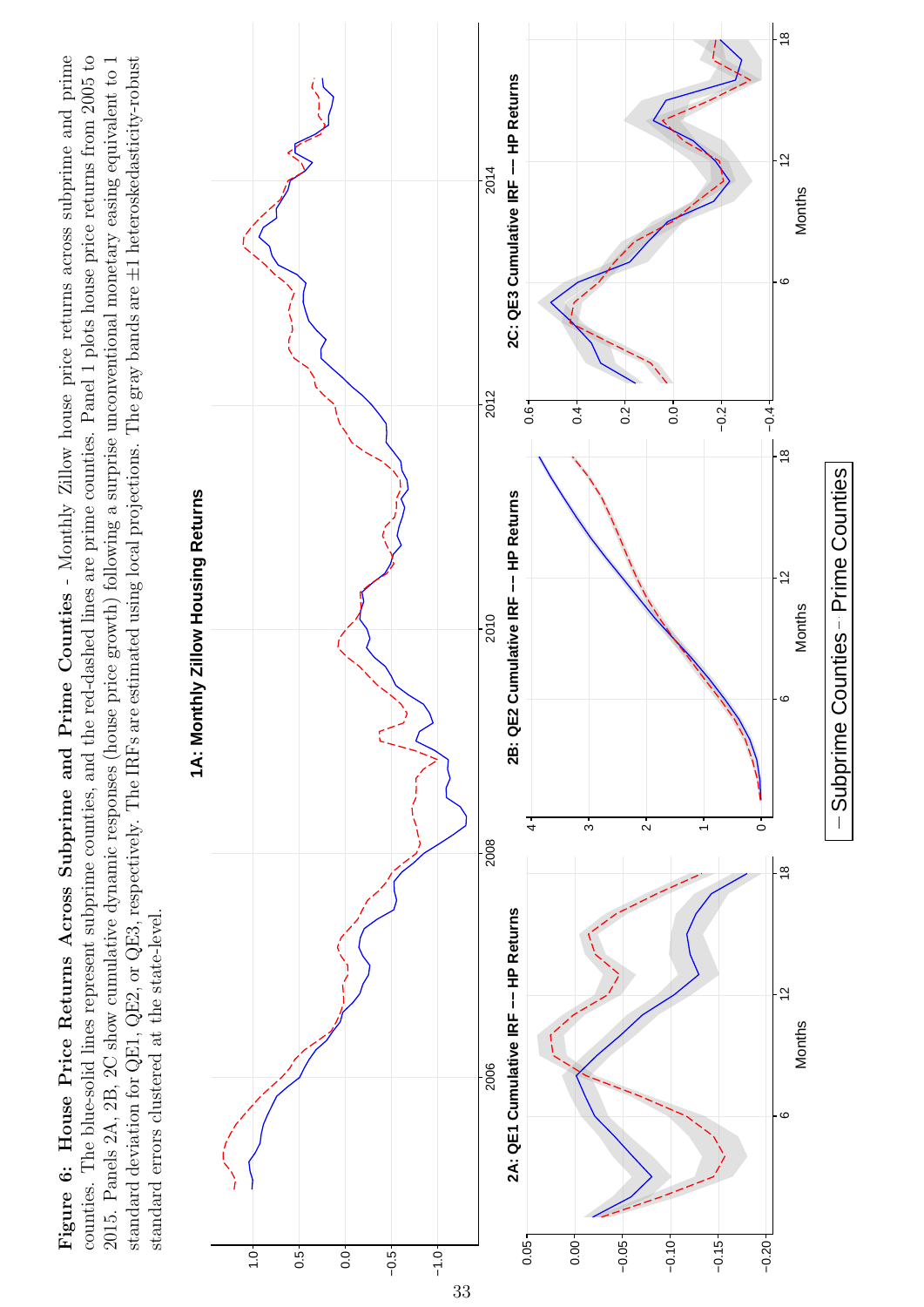<span id="page-34-1"></span><span id="page-34-0"></span>

| Event           | Date       | QE             | Type                      | Event  | Date             | QE             | <b>Type</b>             |  |
|-----------------|------------|----------------|---------------------------|--------|------------------|----------------|-------------------------|--|
| $\mathbf{1}$    | 2008-11-25 | 1              | <b>FOMC Press Release</b> | 25     | 2011-06-22       | $\overline{2}$ | <b>FOMC</b> Meeting     |  |
| $\overline{2}$  | 2008-12-01 | 1              | Fed Chair Speech          | 26     | 2011-08-09       | $\overline{2}$ | FOMC Meeting            |  |
| 3               | 2008-12-16 | $\mathbf{1}$   | FOMC Meeting              | $27\,$ | 2011-08-26       | $\overline{2}$ | Fed Chair Speech        |  |
| $\overline{4}$  | 2009-01-28 | $\mathbf{1}$   | FOMC Meeting              | $28\,$ | 2011-09-21       | $\overline{2}$ | FOMC Meeting            |  |
| $\overline{5}$  | 2009-03-18 | $\mathbf{1}$   | FOMC Meeting              | $29\,$ | 2011-11-02       | $\overline{2}$ | FOMC Meeting            |  |
| $6\phantom{.}6$ | 2009-04-29 | $\mathbf 1$    | FOMC Meeting              | 30     | 2011-12-13       | $\overline{2}$ | FOMC Meeting            |  |
| $\overline{7}$  | 2009-06-24 | $\mathbf{1}$   | FOMC Meeting              | 31     | 2012-01-25       | $\overline{2}$ | FOMC Meeting            |  |
| 8               | 2009-08-12 | $\mathbf{1}$   | FOMC Meeting              | $32\,$ | 2012-03-13       | $\overline{2}$ | FOMC Meeting            |  |
| 9               | 2009-09-23 | $\mathbf{1}$   | FOMC Meeting              | 33     | 2012-04-25       | $\overline{2}$ | FOMC Meeting            |  |
| 10              | 2009-11-04 | $\mathbf{1}$   | FOMC Meeting              | 34     | 2012-06-20       | $\overline{2}$ | FOMC Meeting            |  |
| 11              | 2009-12-16 | $\mathbf{1}$   | FOMC Meeting              | 35     | 2012-08-01       | $\overline{2}$ | FOMC Meeting            |  |
| 12              | 2010-01-27 | $\mathbf{1}$   | FOMC Meeting              | 36     | 2012-08-31       | 3              | Fed Chair Speech        |  |
| 13              | 2010-03-16 | $\mathbf{1}$   | <b>FOMC</b> Meeting       | 37     | 2012-09-13       | 3              | <b>FOMC</b> Meeting     |  |
| 14              | 2010-04-28 | $\mathbf{1}$   | FOMC Meeting              | 38     | 2012-10-24       | 3              | FOMC Meeting            |  |
| 15              | 2010-06-23 | $\mathbf{1}$   | FOMC Meeting              | $39\,$ | 2012-12-12       | 3              | FOMC Meeting            |  |
| 16              | 2010-08-10 | $\overline{2}$ | FOMC Meeting              | 40     | 2013-01-30       | 3              | FOMC Meeting            |  |
| 17              | 2010-08-27 | $\overline{2}$ | Fed Chair Speech          | 41     | 2013-03-20       | 3              | FOMC Meeting            |  |
| 18              | 2010-09-21 | $\overline{2}$ | FOMC Meeting              | 42     | 2013-05-01       | 3              | FOMC Meeting            |  |
| 19              | 2010-10-15 | $\overline{2}$ | <b>FOMC</b> Meeting       | 43     | 2013-05-22       | <b>Taper</b>   | Congressional Testimony |  |
| 20              | 2010-11-03 | $\overline{2}$ | FOMC Meeting              | 44     | 2013-06-19       | <b>Taper</b>   | FOMC Meeting            |  |
| 21              | 2010-12-14 | $\overline{2}$ | FOMC Meeting              | $45\,$ | $2013 - 07 - 31$ | Taper          | FOMC Meeting            |  |
| 22              | 2011-01-26 | $\overline{2}$ | FOMC Meeting              | $46\,$ | 2013-09-18       | Taper          | FOMC Meeting            |  |
| 23              | 2011-03-15 | $\overline{2}$ | FOMC Meeting              | 47     | 2013-10-30       | Taper          | FOMC Meeting            |  |
| 24              | 2011-04-27 | $\overline{2}$ | FOMC Meeting              | 48     | 2013-12-18       | <b>Taper</b>   | FOMC Meeting            |  |

Table B1: Unconventional Monetary Policy Events